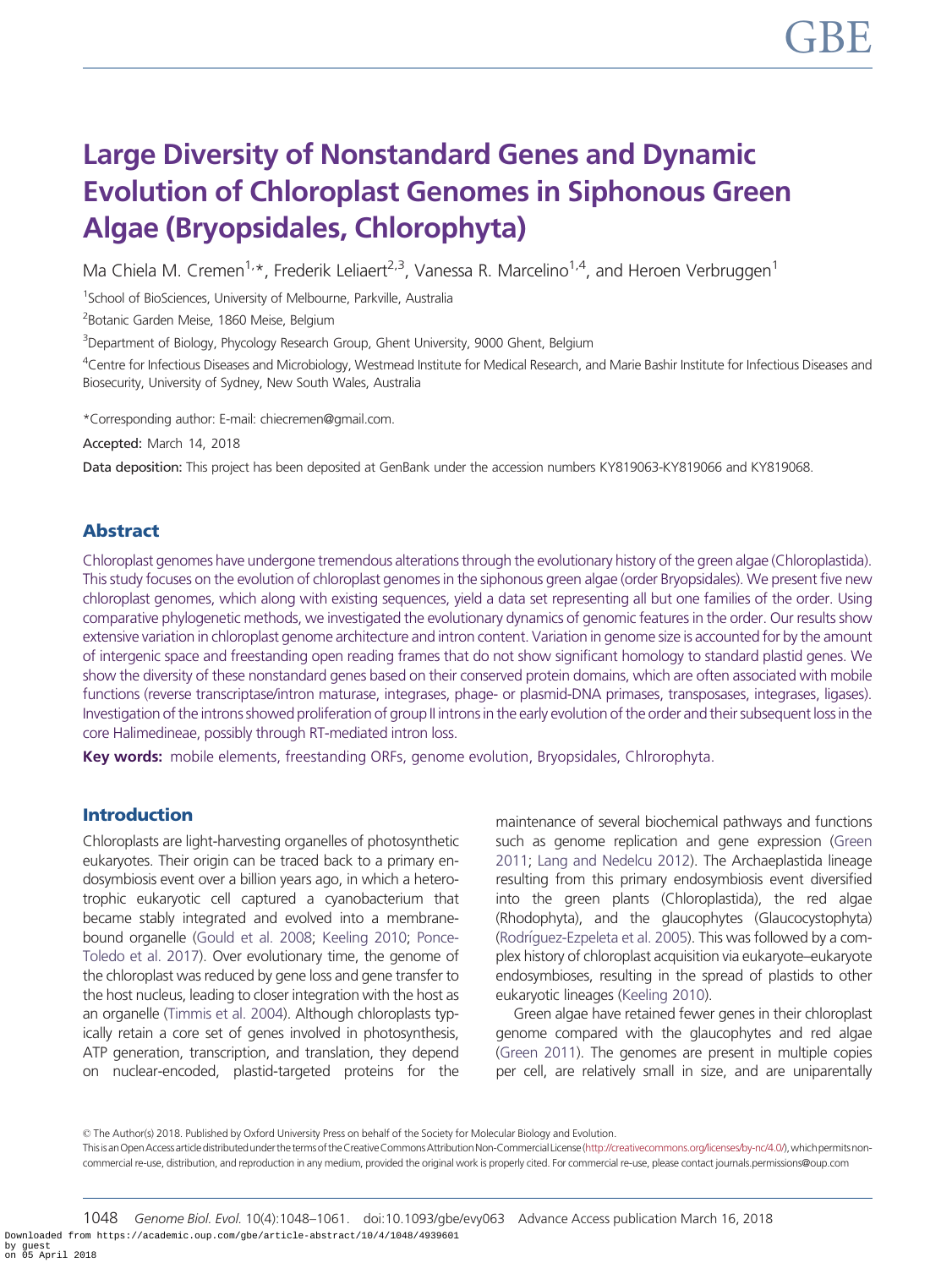inherited. This makes them relatively easy to sequence with high-throughput methods and, as a consequence, they have established themselves as a useful tool for phylogenetic inference and a convenient model for evolutionary genomics [\(Fu](#page-11-0)čí[kov](#page-11-0)á et al. 2014; [Sun et al. 2016\)](#page-13-0).

The green algae comprise two clades, the Chlorophyta, including a wide diversity of marine, freshwater, and terrestrial algae, and the Streptophyta, including mostly freshwater algae (charophytic green algae) from which the land plants evolved [\(Leliaert et al. 2012](#page-12-0)). The plastid genomes in these two clades can differ in essential components [\(de Vries et al.](#page-11-0) [2017\)](#page-11-0). Chloroplast genomes in the Chlorophyta vary extensively in architecture, including size, gene content, number of introns and repeats, nucleotide composition, and conformations that vary not just between the major green algal lineages but also within them ([Brouard et al. 2010;](#page-11-0) [de Vries et al. 2013;](#page-11-0) [Lemieux et al. 2014](#page-12-0); [Turmel et al. 2015;](#page-13-0) [Leliaert et al. 2016;](#page-12-0) [Del Cortona et al. 2017](#page-11-0)). Given that the chloroplast genomes have undergone tremendous alterations across the main lineages of Chlorophyta, it would be desirable to get a more detailed view of the underlying genome dynamics within groups of relatively closely related species. This study focuses on the order Bryopsidales, a morphologically diverse group of marine macroalgae in the class Ulvophyceae for which a relatively large number of chloroplast genome sequences are available. These algae are characterized by a siphonous structure, meaning they consist of a single massive tubular cell (siphon) that branches to form more complex morphologies [\(Vroom and Smith 2003](#page-13-0)). The siphonous cell contains thousands of nuclei and chloroplasts and features cytoplasmic streaming [\(Mine et al. 2008](#page-12-0)).

To date, ten complete chloroplast genomes of Bryopsidales have been sequenced ([supplementary table S1,](https://academic.oup.com/gbe/article-lookup/doi/10.1093/gbe/evy063#supplementary-data) [Supplementary Material](https://academic.oup.com/gbe/article-lookup/doi/10.1093/gbe/evy063#supplementary-data) online) and they do not feature a quadripartite architecture (Lü et al. 2011; [Leliaert and](#page-12-0) [Lopez-Bautista 2015;](#page-12-0) [Lam and Lopez-Bautista 2016;](#page-12-0) [Marcelino et al. 2016;](#page-12-0) [Verbruggen et al. 2017\)](#page-13-0). Chloroplast genome sizes and gene arrangement differ considerably among taxa. In addition, freestanding open reading frames (ORFs) not associated with introns and not showing significant homology to conserved (standard) plastid genes as defined by [Lang and Nedelcu \(2012:](#page-12-0) table 3.1) have been reported (Lü [et al. 2011;](#page-12-0) [Leliaert and Lopez-Bautista 2015;](#page-12-0) [Lam and Lopez-](#page-12-0)[Bautista 2016](#page-12-0)). These features make the siphonous green algae a good candidate for a more in-depth analysis of chloroplast genome evolution.

The goal of this study is to evaluate the evolutionary dynamics of the chloroplast genome in siphonous green algae. We present five new chloroplast genomes, yielding a data set representing all but one family in the Bryopsidales. Besides characterizing the chloroplast genomes, we investigate how features such as genome size, gene content, introns, and diversity of nonstandard genes have changed during the evolution of the order using comparative phylogenetic methods.

## Materials and Methods

#### DNA Isolation and Sequencing

Fragments of field-collected Bryopsis sp. (HV04063), Codium arenicola (HV04071), Caulerpa manorensis (HV04986), Rhipilia penicilloides (HV04325), and Chlorodesmis fastigiata (HV03865) were cleaned and desiccated in silica gel. Total genomic DNA was extracted using the modified cetyltrimethylammonium bromide (CTAB) protocol described in [Cremen et al. \(2016\).](#page-11-0)

For Bryopsis sp., Codium arenicola, and Chlorodesmis fastigiata, a library was prepared from ca. 350-bp fragments using TruSeq Nanno LT Kit and sequenced on Illumina HiSeq 2000 (paired end, 100 bp) at Cold Spring Harbor Laboratory (Cold Spring Harbor, NY). For Caulerpa manorensis, the library was prepared from ca. 500 bp size fractions with a Kapa Biosystems Kit and sequenced on Illumina NextSeq 500 (paired end 150 bp) at the Georgia Genome Facility (Athens, GA). Finally, for Rhipilia penicilloides, the library was prepared from ca. 500-bp fragments using NEB Next Ultra DNA Library Kit and sequenced on the Illumina HiSeq (paired end 150 bp) at Novogene (Beijing, China).

#### Genome Assembly and Annotation

Assembly and annotation followed procedures described in [Verbruggen and Costa \(2015\)](#page-13-0) and [Marcelino et al. \(2016\)](#page-12-0), with some minor alterations. In brief, de novo assembly was performed from the paired-end Illumina reads using three different assembly programs: 1) CLC Genomics Workbench 7.5.1, 2) MEGAHIT 1.0.6 ([Li et al. 2015\)](#page-12-0), and 3) SPAdes 3.8.1 [\(Bankevich et al. 2012\)](#page-11-0). Contigs were imported into Geneious 8.0.5, where completeness and circularity were evaluated by manually comparing the contigs generated from different assemblers. This process was guided by visual assessment of the SPAdes assembly graphs in Bandage v.0.8.0 ([Wick et al.](#page-13-0) [2015\)](#page-13-0). Average read coverage was assessed in Geneious by mapping the forward and reverse raw reads to each circularmapping contig.

Preliminary annotations were obtained from DOGMA [\(Wyman et al. 2004](#page-13-0)), MFannot [\(Beck and Lang 2010\)](#page-11-0), and ARAGORN [\(Laslett and Canback 2004](#page-12-0)) and imported into Geneious. The "annotate from" feature in Geneious was also used to transfer annotations from related genomes based on sequence similarity. Open reading frames (ORFs) were identified using Glimmer [\(Delcher et al. 2007\)](#page-11-0) and "Find ORF" function in Geneious with the minimum size set at 300 bp using the bacterial genetic code. Identified ORFs were extracted and checked for similar protein sequences using BLASTx against nonredundant NCBI database. A separate BLASTx search was conducted but constrained to Viridiplantae (taxon ID: 33090) to check if any of the ORFs are homologous to other green plants. All annotations were vetted and a master annotation track was manually created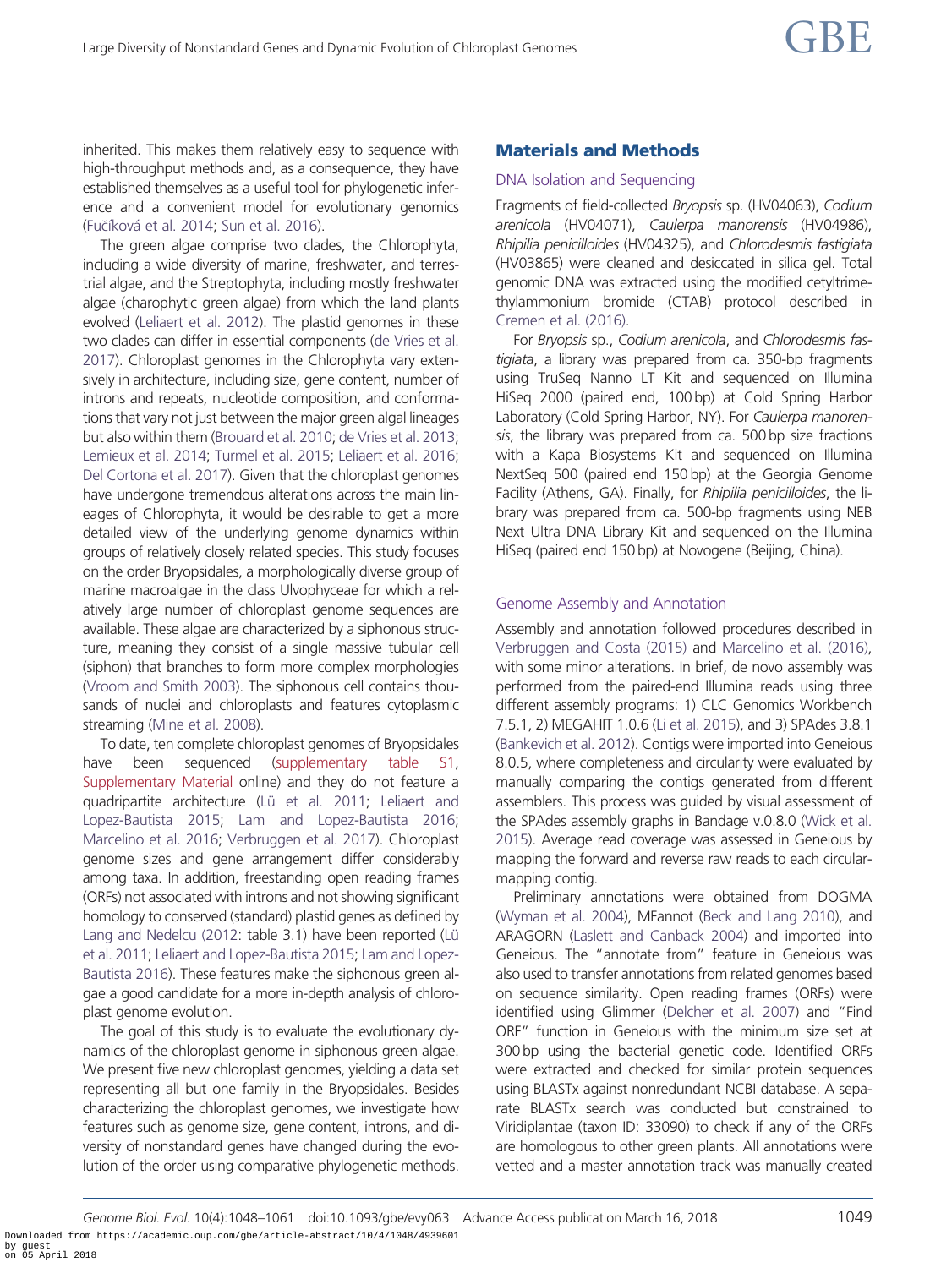from them. In the final annotation, conserved domains of both intronic and freestanding ORFs were determined using NCBI Conserved Domain database using default settings [\(Marchler-Bauer 2015\)](#page-12-0).

Repeats and tandem repeats were detected using the Phobos v.3.3.11 ([Mayer 2007](#page-12-0)) plugin in Geneious using the following settings: lengths between 15 and 1,000 bp; "perfect" search mode. Emboss [\(Rice et al. 2000](#page-13-0)) was used to detect palindromic sequences using default settings. Circular genome maps were drawn using OGDraw [\(Lohse](#page-12-0) [et al. 2013](#page-12-0)).

All Bryopsidales chloroplast genomes used in this study, including those downloaded from GenBank, are listed in [sup](https://academic.oup.com/gbe/article-lookup/doi/10.1093/gbe/evy063#supplementary-data)[plementary table S1,](https://academic.oup.com/gbe/article-lookup/doi/10.1093/gbe/evy063#supplementary-data) [Supplementary Material](https://academic.oup.com/gbe/article-lookup/doi/10.1093/gbe/evy063#supplementary-data) online. Chloroplast genome sequences generated in this study are available in GenBank under accession numbers KY0819063–KY0819066, and KY0819068. The sequence of Bryopsis hypnoides (NC\_013359) was reannotated following [Leliaert and Lopez-Bautista \(2015\).](#page-12-0)

## Phylogenomic Analyses

Alignments of named chloroplast protein-coding genes were inferred using TranslatorX [\(Abascal et al. 2010](#page-11-0)), which translates sequences to amino acids, uses MAFFT [\(Katoh and](#page-12-0) [Standley 2013\)](#page-12-0) to align the amino acid sequences and generates the corresponding nucleotide alignments. Individual gene alignments were manually checked in Geneious. For those that could not be reliably aligned, GBlocks (a program which eliminates poorly aligned positions and divergent regions of DNA alignments) was used. If GBlocks removed>60% of the alignment position for each individual gene, the entire gene was excluded from the phylogenetic reconstruction. This was the case for ftsH, rpoA, rpoB, rpoC1, rpoC2, rps18, til  $S = vcf62$ ), and ycf1. The rpoB and rpoC genes excluded on this bases are known to be subject to coding-region expansion, which can mislead phylogenetic reconstruction because of violation of the assumptions of substitution models [\(Novis et al. 2013\)](#page-12-0). The concatenated alignment comprising of 70 genes was generated at the nucleotide level. Poorly aligned positions were removed using the GBlocks server [\(Castresana 2000](#page-11-0)), forcing it to keep codons intact and with the least stringent settings, which allowed smaller final blocks, gap positions within the final block, less strict flanking positions, and many contiguous nonconserved positions. Using these settings, GBlocks reduced the 70-gene alignment from 45,645 to 39,183 positions.

Maximum Likelihood (ML) analyses were carried out using RAxML [\(Stamatakis 2014](#page-13-0)) with a GTRGAMMAI model as suggested by jModelTest2 [\(Guindon and Gascuel 2003;](#page-12-0) [Darriba](#page-11-0) [et al. 2012](#page-11-0)) using 1, 000 replicates for bootstrap support.

We included only Bryopsidales in our study because chloroplast genome size and structure varies extensively between orders of the Ulvophyceae, from excessively large  $(>1$  Mb) and repeat-rich genomes in the Dasycladales ([Leible et al.](#page-12-0) [1989;](#page-12-0) [De Vries et al. 2013\)](#page-11-0) to highly fragmented genomes consisting of single-stranded hairpin chromosomes in Cladophorales ([Del Cortona et al. 2017](#page-11-0)), and we did not want to risk our analyses being biased by this enormous variation seen in related orders. In the absence of outgroups from other orders, we determined the root position of our tree otherwise. The relationships among the main lineages of Bryopsidales have been studied in great detail using chloroplast genomes ([Verbruggen et al. 2017](#page-13-0)), and irrespective of which other orders of Ulvophyceae were chosen as outgroups in that study, the Ostreobineae were consistently sister to the remaining Bryopsidales. Therefore, we performed unrooted ML analyses and manually rooted the tree between the Ostreobineae and the remaining Bryopsidales.

## Genome Size and Intron Content

Chloroplast genome size and intron content (group I and group II introns) were separately mapped onto the ML tree. The following R packages were used: contMap function of phytools ([Revell 2012\)](#page-13-0) for genome size analysis and ape [\(Paradis et al. 2004](#page-13-0)), geiger [\(Harmon et al. 2008](#page-12-0)), and phytools [\(Revell 2012\)](#page-13-0) for intron content. Visualization was done using TreeGradients ([Verbruggen 2012\)](#page-13-0) or phytools.

# Evolution of Freestanding ORFs

To assess putative origins and evolutionary histories of freestanding ORFs (> 300 bp) we applied a combination of BLAST similarity searches and phylogenetic analyses. To test if certain groups of freestanding ORFs have a common evolutionary history within Bryopsidales, we identified freestanding ORFs that showed high similarity among different chloroplast genomes of Bryopsidales using BLASTp searches (E-value threshold< 10E-6) against a custom BLAST database including all freestanding ORFs of published Bryopsidales genomes [\(supplementary table S1](https://academic.oup.com/gbe/article-lookup/doi/10.1093/gbe/evy063#supplementary-data), [Supplementary Material](https://academic.oup.com/gbe/article-lookup/doi/10.1093/gbe/evy063#supplementary-data) online). Groups of similar freestanding ORFs from two or more Bryopsidales species were supplemented with sequences from BLASTp searches (E-value threshold < 10E-6) against NCBI's nonredundant protein database (nr) and a custom BLAST database including all CDSs of green algal chloroplast genomes available in GenBank (June 1, 2017) [\(supplementary](https://academic.oup.com/gbe/article-lookup/doi/10.1093/gbe/evy063#supplementary-data) [table S2](https://academic.oup.com/gbe/article-lookup/doi/10.1093/gbe/evy063#supplementary-data), [Supplementary Material](https://academic.oup.com/gbe/article-lookup/doi/10.1093/gbe/evy063#supplementary-data) online). In each group, amino acid sequences were aligned with ClustalW using the Blosum matrix with gap open penalty 10 and gap extension penalty 0.05. Maximum likelihood trees were generated using RAxML [\(Stamatakis 2014](#page-13-0)) with 100 replicates for bootstrap support. Best-fit amino acid substitution models [\(supplemen](https://academic.oup.com/gbe/article-lookup/doi/10.1093/gbe/evy063#supplementary-data)[tary table S3](https://academic.oup.com/gbe/article-lookup/doi/10.1093/gbe/evy063#supplementary-data), [Supplementary Material](https://academic.oup.com/gbe/article-lookup/doi/10.1093/gbe/evy063#supplementary-data) online) were used under BIC criterion as suggested in ModelFinder [\(Kalyaanamoorthy et al. 2017\)](#page-12-0).

<sup>1050</sup> Genome Biol. Evol. 10(4):1048–1061 doi:10.1093/gbe/evy063 Advance Access publication March 16, 2018 Downloaded from https://academic.oup.com/gbe/article-abstract/10/4/1048/4939601 by guest on 05 April 2018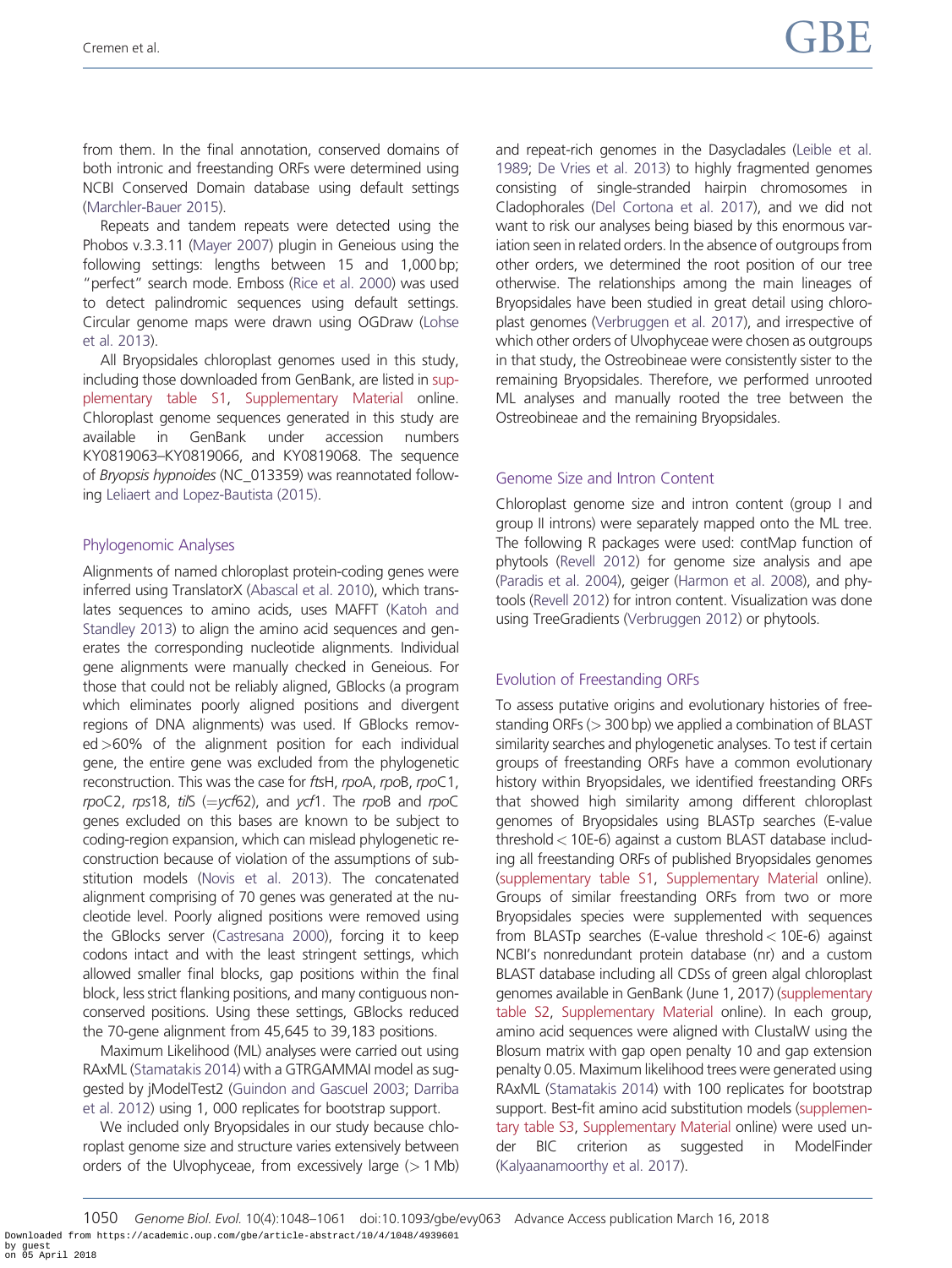# Chloroplast Genome Alignment and Rearrangements

Chloroplast genome alignment was done using the Mauve plug-in in Geneious ([Darling 2004](#page-11-0)). This alignment shows locally collinear blocks (LCBs)—homologous regions in the sequences that are free from major rearrangements. The beginning of the 16S rRNA gene was selected as starting position for the Mauve alignment. The progressive Mauve algorithm was used with default settings: automatically calculate seed weight and minimum LCB score, compute LCBs, full alignment.

To calculate the number of genome rearrangements along the branches of the bryopsidalean phylogeny, the MGRA v.2 webserver was used ([Avdeyev et al. 2016](#page-11-0)), using the phylogenomic topology and the collinear blocks generated with Mauve as inputs. Finally, the Double-cut-and-join (DCJ) model in UniMog [\(Hilker et al. 2012\)](#page-12-0) was used to calculate the number of rearrangements among the pairwise aligned sequences.

# Results and Discussion

# Five New Bryopsidales Chloroplast Genomes

The assembly of the Illumina reads for the five newly sequenced species yielded complete circular-mapping chloroplast genomes that corresponded to a single contig [\(supplementary figs. S1–S5](https://academic.oup.com/gbe/article-lookup/doi/10.1093/gbe/evy063#supplementary-data), [Supplementary Material](https://academic.oup.com/gbe/article-lookup/doi/10.1093/gbe/evy063#supplementary-data) online) without ambiguous regions. The read coverage was homogeneous within species and ranged from 1,693 $\times$  to 7,514 $\times$ between species [\(supplementary table S1, and fig. S6,](https://academic.oup.com/gbe/article-lookup/doi/10.1093/gbe/evy063#supplementary-data) [Supplementary Material online\)](https://academic.oup.com/gbe/article-lookup/doi/10.1093/gbe/evy063#supplementary-data). The gene and intron content and various other genome features are listed in [supplemen](https://academic.oup.com/gbe/article-lookup/doi/10.1093/gbe/evy063#supplementary-data)[tary table S4,](https://academic.oup.com/gbe/article-lookup/doi/10.1093/gbe/evy063#supplementary-data) [Supplementary Material](https://academic.oup.com/gbe/article-lookup/doi/10.1093/gbe/evy063#supplementary-data) online.

Consistent with previously published chloroplast genomes in Bryopsidales, all newly sequenced genomes lack a large inverted repeat (IR), suggesting it was lost in the ancestor of the order. Other members of Ulvophyceae do have an IR, for example, Ignatiales ([Turmel et al. 2017\)](#page-13-0), Oltmannsiellopsidales [\(Pombert et al. 2006\)](#page-13-0), and some Ulvales/Ulotrichales (e.g., Pseudeneochloris marina, Pseudendoclonium akinetum, Chamaetrichon capsulatum, Trichosarcina mucosa; [Pombert](#page-13-0) [2005](#page-13-0); [Turmel et al. 2017\)](#page-13-0). Certain Ulvales, Ulotrichales, Chlorophyceae, Trebouxiophyceae, and prasinophytes also lack a large IR, suggesting that loss of the IR has been common across many lineages of the Chlorophyta ([Turmel, Otis, et al.](#page-13-0) [2009](#page-13-0); [Brouard et al. 2010;](#page-11-0) [Melton et al. 2015;](#page-12-0) [Turmel et al.](#page-13-0) [2015](#page-13-0), [2016](#page-13-0)).

The concatenated chloroplast gene data resolved the relationships among the bryopsidalean species with full support (100% bootstrap support for all branches) with the exception of the relationship between Halimedaceae, Rhipiliaceae, and Udoteaceae (84% bootstrap support for the branch joining Halimeda and Rhipilia) [\(fig. 1\)](#page-4-0). Overall, the phylogeny recovered here is in line with previous studies [\(Verbruggen et al.](#page-13-0) [2009,](#page-13-0) [2017;](#page-13-0) [Marcelino et al. 2016\)](#page-12-0) and provides a useful framework to study the evolutionary dynamics of genome features.

# Genome Size

The median chloroplast genome size across the order Bryopsidales is 105 kb, but there is considerable variation across lineages [\(fig. 2](#page-5-0) and [supplementary table S4](https://academic.oup.com/gbe/article-lookup/doi/10.1093/gbe/evy063#supplementary-data), [Supplementary Material](https://academic.oup.com/gbe/article-lookup/doi/10.1093/gbe/evy063#supplementary-data) online). Except within the Ostreobineae, which all have small chloroplast genomes, there appears to be little phylogenetic conservatism of genome sizes. The Bryopsidineae and Halimedineae show extensive variation in genome size, and both show instances of reduction (Codium arenicola and Chlorodesmis fastigiata) and expansion (Bryopsis hypnoides, Caulerpa lineage, Halimeda discoidea).

The amount of space taken up by standard plastid proteincoding genes is fairly constant (61.1  $\pm$  2.2 kb), as is the amount of tRNA and rRNA (6.7  $\pm$  0.5 kb), and genome size variation is mainly accounted for by a combination of the amount of intergenic space, introns, and freestanding ORFs [\(fig. 2](#page-5-0)). This trend transcends the major phylogenetic groups, with the relatively large chloroplast genomes of *Bryopsis hyp*noides and Caulerpa cliftonii both containing large intergenic spaces and many freestanding ORFs. In addition, Bryopsis hypnoides also has several repeats in the intergenic space. On the opposite end of the spectrum, intergenic spaces are very short in the compact chloroplast genomes of Ostreobium quekettii, Ostreobium sp., Chlorodesmis fastigiata, and Codium arenicola.

Similar to our findings, previous works have also attributed expansion of algal chloroplast genome size to increased inter-genic space [\(Turmel et al. 2005;](#page-13-0) [Brouard et al. 2010](#page-11-0); [Mu](#page-12-0)ñ[oz-](#page-12-0) Gómez et al. 2017), introns (Muñoz-Gómez et al. 2017), repeats ([Maul et al. 2002](#page-12-0); [Smith and Lee 2009;](#page-13-0) [Brouard](#page-11-0) [et al. 2010\)](#page-11-0), or a combination of factors [\(Pombert 2005\)](#page-13-0). The underlying causes of genome size variation are still a matter of debate [\(Lynch 2006](#page-12-0); [Lynch et al. 2006;](#page-12-0) [Schubert and Vu](#page-13-0) [2016\)](#page-13-0). It has been argued that rates of DNA deletion normally exceed rates of insertions, resulting in a pervasive deletion bias and consequent genome shrinkage [\(Mira et al. 2001;](#page-12-0) [Kuo](#page-12-0) [and Ochman 2010;](#page-12-0) [Wolf and Koonin 2013](#page-13-0)). Although genome sizes can be largely explained by neutral processes [\(Lynch 2006\)](#page-12-0), natural selection can favour compact genomes where resources and/or time for replication are limited [\(Giovannoni et al. 2005;](#page-12-0) [Hessen et al. 2010\)](#page-12-0). This appears to be the case for the small genomes observed in the Ostreobineae, a lineage that is considered to have experienced streamlining as an adaptation to the very low light habitat in which these organisms live ([Marcelino et al. 2016\)](#page-12-0). On the other hand, Codium arenicola, which also has a small chloroplast genome, would not be expected to experience the same limitations, suggesting that the causes for genome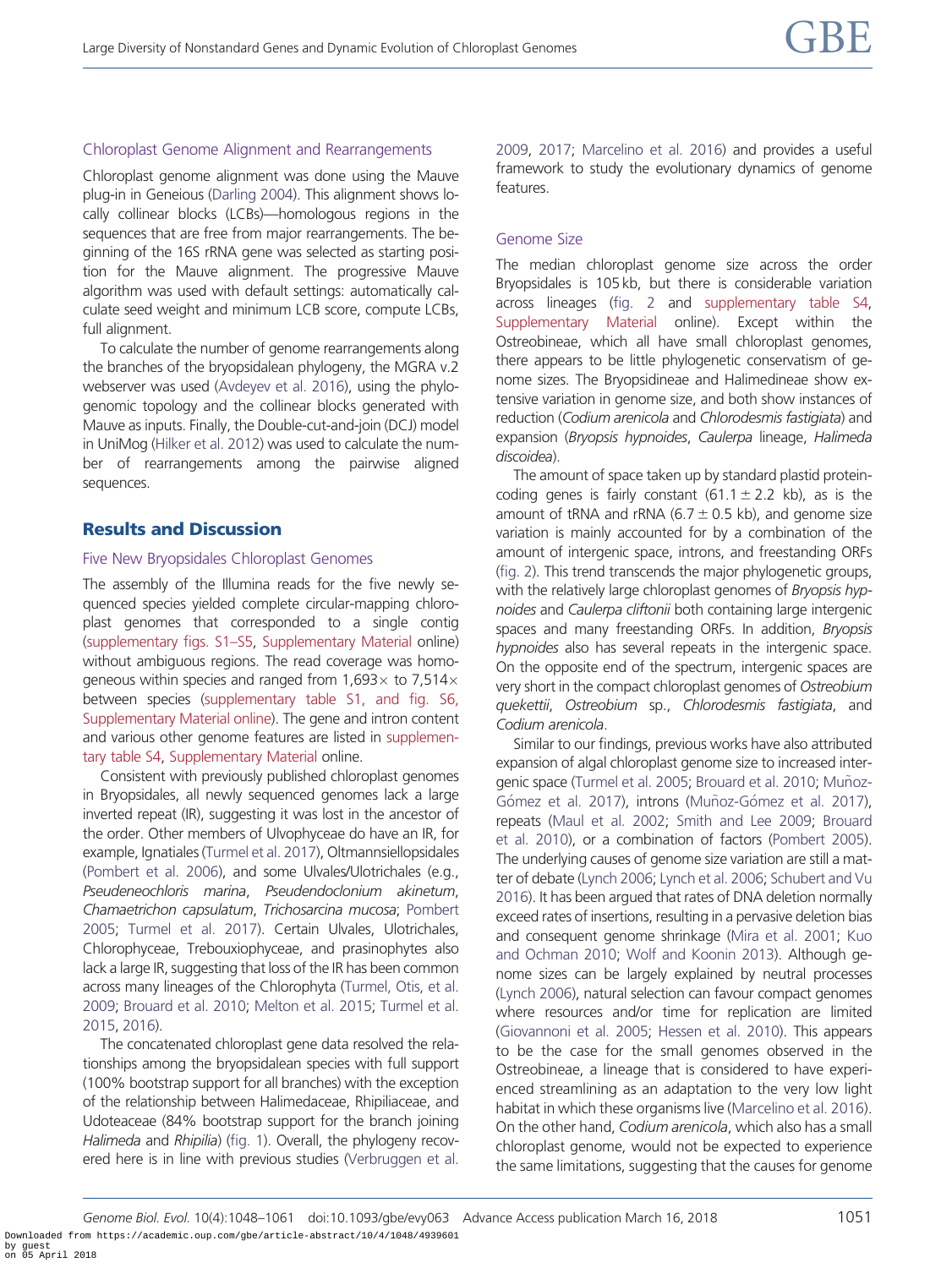<span id="page-4-0"></span>

FIG. 1.—Maximum likelihood phylogeny of Bryopsidales based on the concatenated alignment of 70 protein-coding genes of the chloroplast genomes. Numbers on the node are bootstrap support values. Numbers above the branch lengths represent the number of rearrangement inferred from MGRA2.

reduction in Bryopsidales are diverse. Genome expansion has been attributed to the proliferation of selfish and junk DNA as transposable elements, which can be deleterious, neutral, or beneficial to their host [\(Doolittle and Sapienza](#page-11-0) [1980](#page-11-0); [Orgel and Crick 1980;](#page-12-0) [Kidwell and Lisch 2001\)](#page-12-0). This could be the case for the large genomes observed in some bryopsidalean genomes where nonstandard genes involved in mobile functions abound. Transposable elements are an important source of evolutionary innovation for their host [\(Kidwell and Lisch 2001\)](#page-12-0). Although genome reduction is a gradual and slow process, genome expansion is thought to occur in bursts alongside evolutionary transitions [\(Wolf and](#page-13-0) [Koonin 2013\)](#page-13-0).

#### Conserved Gene Content

The gene repertoire of chloroplast genomes is quite homogeneous within Bryopsidales and similar to that of other Ulvophyceae. A total of 96 chloroplast protein coding genes including three ribosomal RNAs and 25 transfer RNAs are shared by all members of Bryopsidales and other ulvophycean taxa [\(supplementary table S5](https://academic.oup.com/gbe/article-lookup/doi/10.1093/gbe/evy063#supplementary-data), [Supplementary Material](https://academic.oup.com/gbe/article-lookup/doi/10.1093/gbe/evy063#supplementary-data) online).

In comparison with other core Chlorophyta (clade comprising the Ulvophyceae, Trebouxiophyceae, Chlorophyceae, Pedinophyceae, and Chlorodendrophyceae), Bryopsidales have two genes encoding for components of the sulphate ABC transport system (cysA and cysT) found in other green algae (trebouxiophytes, and Pedinomonas) but lost in other ulvophycean chloroplast genomes. Two tRNAs (trnF(aaa) and trnN(auu)) are found in all Ulvophyceae except the Bryopsidales ([supplementary table S5](https://academic.oup.com/gbe/article-lookup/doi/10.1093/gbe/evy063#supplementary-data), [Supplementary](https://academic.oup.com/gbe/article-lookup/doi/10.1093/gbe/evy063#supplementary-data) [Material](https://academic.oup.com/gbe/article-lookup/doi/10.1093/gbe/evy063#supplementary-data) online). The organelle division inhibitor factor gene (minD) are only found in Oltmannsiellopsis viridis and Pseudendoclonium akinetum ([supplementary table S5](https://academic.oup.com/gbe/article-lookup/doi/10.1093/gbe/evy063#supplementary-data), [Supplementary Material](https://academic.oup.com/gbe/article-lookup/doi/10.1093/gbe/evy063#supplementary-data) online) and absent in Bryopsidales, Ulva spp. and Cladophorales [\(Del Cortona et al. 2017\)](#page-11-0). Loss of minD has been associated with the evolution of polyplastidy [\(de Vries and Gould 2017\)](#page-11-0), a feature present in the Bryopsidales, Cladophorales, and Dasycladales.

The chloroplast envelope membrane protein (cemA) gene was lost twice in the Bryopsidales—once in the lineage leading to Ostreobium and a second time in the lineage leading to Avrainvillea mazei (see also [Marcelino et al. 2016](#page-12-0); [Verbruggen](#page-13-0) [et al. 2017\)](#page-13-0). The ycf47 gene was lost on three occasions

1052 Genome Biol. Evol. 10(4):1048–1061 doi:10.1093/gbe/evy063 Advance Access publication March 16, 2018 Downloaded from https://academic.oup.com/gbe/article-abstract/10/4/1048/4939601 by guest on 05 April 2018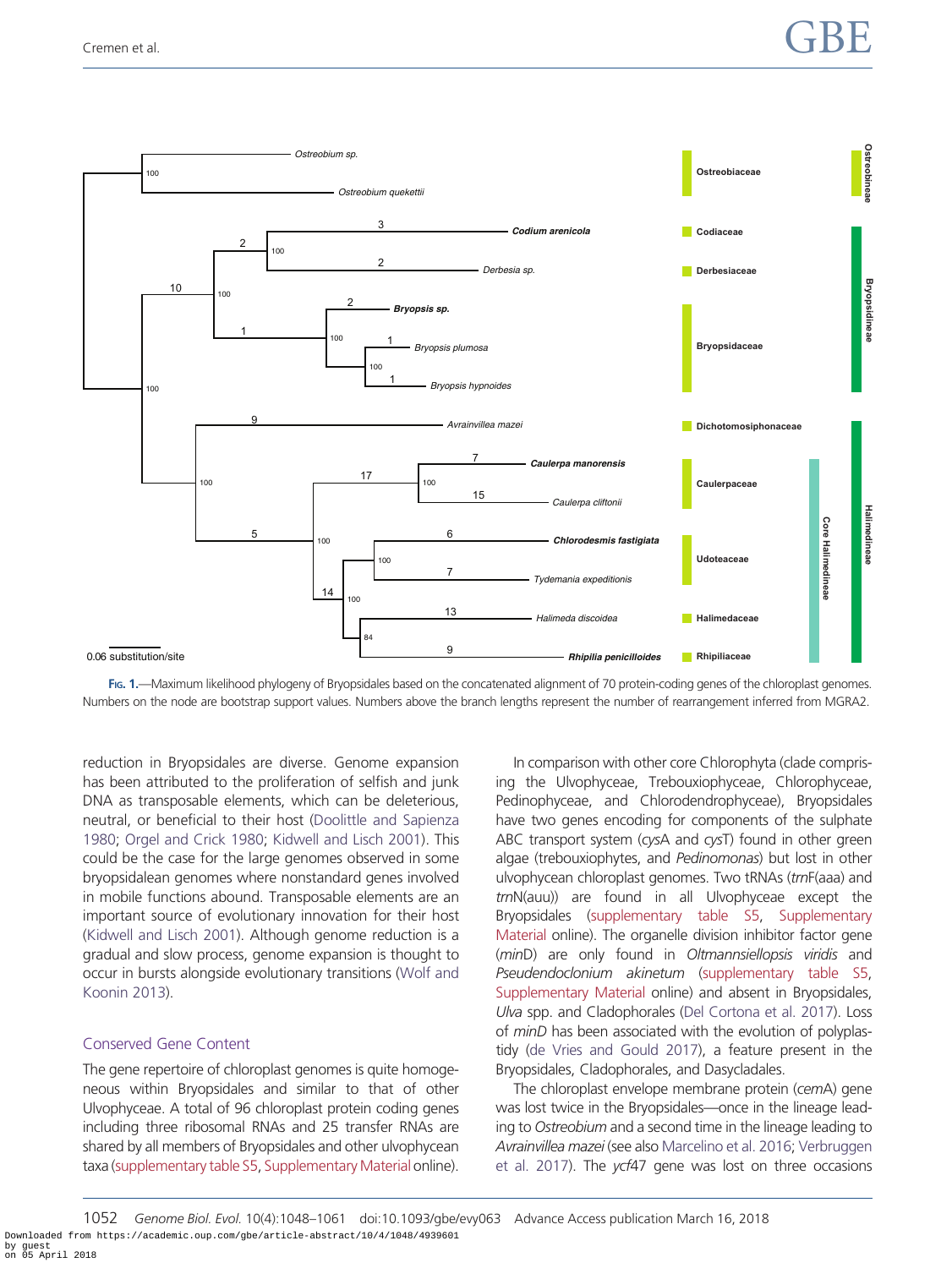<span id="page-5-0"></span>

FIG. 2.—Phylogenetic mapping shows variation of chloroplast genome size across lineages. The amount of conserved plastid protein-coding regions and ribosomal + transfer RNAs is fairly constant among species, and differences in genome size are mostly accounted for by intergenic space, introns, and freestanding ORFs.

within the Halimedineae (Avrainvillea mazei, Caulerpa lineage, Halimeda discoidea). The ribosomal protein L12 (rpl12) gene was lost at the base of the core Halimedineae. Several other genes were lost in individual species, that is, ycf20 in Bryopsis hypnoides, psb30 (ycf12) in Chlorodesmis fastigiata, and rpl32 in Halimeda discoidea. Loss of several tRNAs within the bryopsidalean lineage was also observed ([supplementary fig. S7,](https://academic.oup.com/gbe/article-lookup/doi/10.1093/gbe/evy063#supplementary-data) [Supplementary Material](https://academic.oup.com/gbe/article-lookup/doi/10.1093/gbe/evy063#supplementary-data) online).

The genes that were lost in different bryopsidalean lineages have diverse functions including inorganic carbon dioxide uptake into chloroplasts (cemA), photosynthesis (psb30), translation (rpl12, rpl32), and proteins of unknown function (ycf20, ycf47). Knockout experiments on Chlamydomonas reinhardtii have shown that cemA is not essential for photosynthesis or the viability of the cell but its absence increases light sensitivity of the cell ([Rolland 1997](#page-13-0)), and that psb30 is required for the optimal functionality of the PSII complex in high light ([Inoue-](#page-12-0)[Kashino et al. 2011\)](#page-12-0).

Comparative studies of chloroplast genome sequences indicate frequent losses of nonessential gene have been observed in chloroplast genomes of various algal lineages ([Martin et al. 1998](#page-12-0)). In addition, loss of rpl12, rpl32, ycf20, and ycf47 are not unique to Bryopsidales as these genes have been lost in some members of the streptophytes ([Lemieux et al. 2016\)](#page-12-0) and the chlorophycean Stigeoclonium helveticum ([B](#page-11-0)élanger et al. 2006). The possibility that these genes have been transferred to the nucleus cannot be ruled out.

#### Fragmentation of tilS and rpoB

In the bryopsidalean chloroplast genomes, the tRNA Ilelysidine synthetase ( $t$ i/S =  $ycf62$ ) and RNA polymerase b-subunit (rpoB) genes are fragmented. Fragmentation of these two genes can be subdivided in three types: 1) gene with an intron; 2) gene fragmented with an insertion that is not associated with sequences typical of group I or group II introns; 3) gene with an in-frame stop codon; and 4) gene with a frame shift [\(fig. 3\)](#page-6-0).

Previous studies of bryopsidalean genomes have annotated tilS as a pseudogene as it contains either a stop codon or indels in the middle of the gene ([Zuccarello et al. 2009](#page-13-0)). In our newly sequenced taxa, tilS also consists of two subsequent short ORFs that both have sequence similarity to canonical tilS. Although tilS was reported to be absent in Caulerpa cliftonii [\(Marcelino et al. 2016\)](#page-12-0), reinvestigation revealed that the tilS gene is present as two putative exons (orf180 and orf144) separated by an intron (type 1), which contained an ORF (orf116) with a group II reverse transcriptase/intron maturase motif. In Derbesia sp., tilS has an in-frame stop codon (type 3). In Bryopsis plumosa and B. hypnoides, the tilS gene was previously reported to have an insertion [\(Leliaert and Lopez-Bautista 2015](#page-12-0)), but reinvestigation of the data revealed fragmentation of tilS with a frame shift (type 4). The position of the intron in C. cliftonii is at the same position as the frame shifts observed in other bryopsidalean taxa [\(supplementary fig. S8](https://academic.oup.com/gbe/article-lookup/doi/10.1093/gbe/evy063#supplementary-data)a, [Supplementary Material](https://academic.oup.com/gbe/article-lookup/doi/10.1093/gbe/evy063#supplementary-data) online). Fragmentation of tilS has also been reported in some representatives of core Trebouxiophyceae [\(Turmel et al. 2015\)](#page-13-0).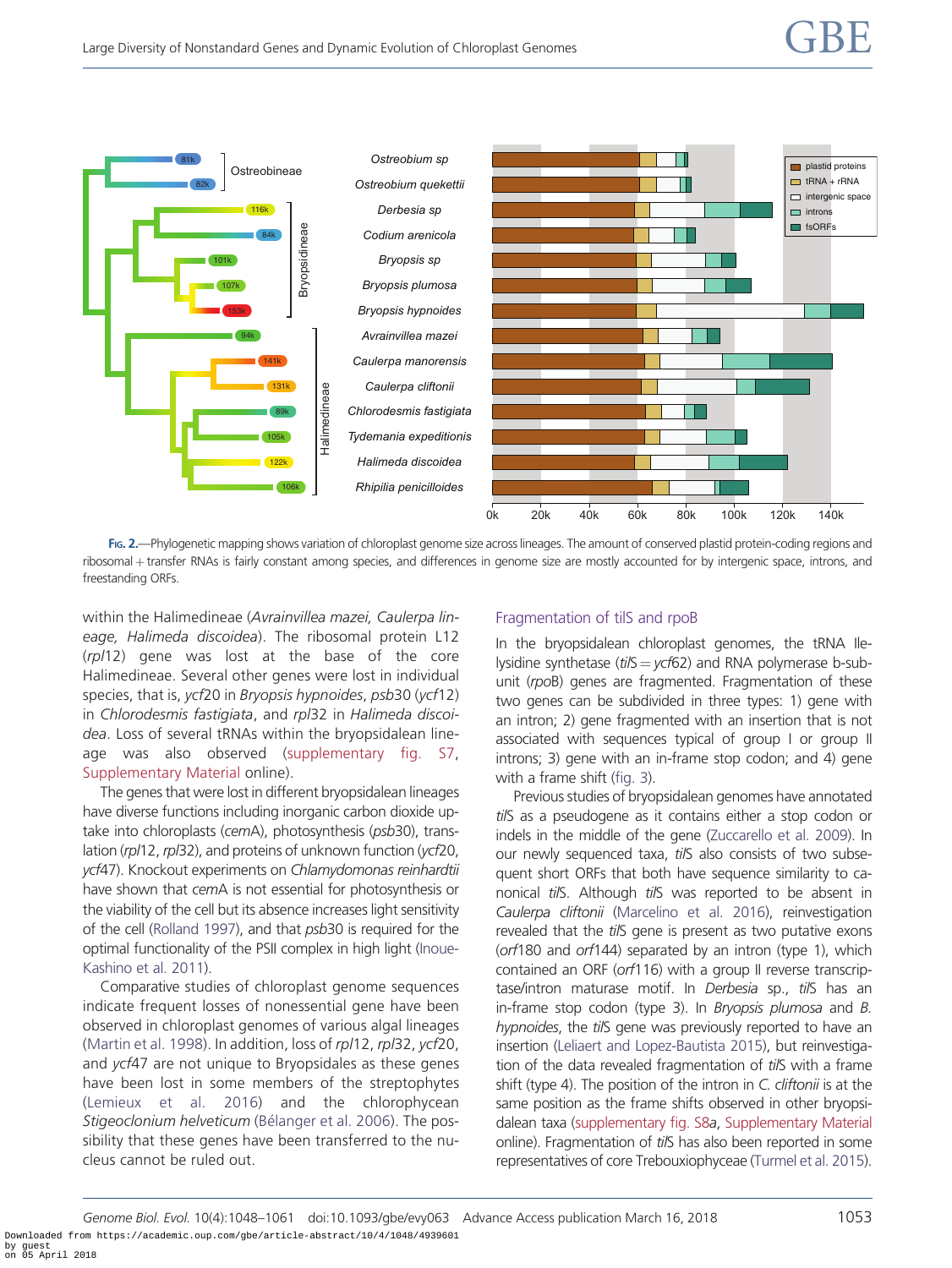<span id="page-6-0"></span>

FIG. 3.-Fragmentation pattern of tilS and rpoB genes in Bryopsidales. Type 1: gene separated by an intron; Type 2: gene fragmented with an insertion that is not associated with sequences typical of group I or group II intron; Type 3: gene with an in-frame stop codon (inset highlights the position of the stop codon in black); Type 4: gene with a frame shift.

In these species however, tilS does not exhibit a frame shift, but the two ORFs are either found in different regions of the genomes (Watanabea reniformis and Xychloris irregularis), or are separated by a 224-bp insertion not associated with group I or group II introns (Paradoxia multiseta).

A similar situation was found for the rpoB gene, which was fragmented in all species except Bryopsis hypnoides. In Ostreobineae, the rpoB gene is interrupted by a group II intron (type 1). In Bryopsidineae and Avrainvillea mazei, the gene exhibits type 2 fragmentation with the insertion ranging between 302 and 414 bp and are AT-rich (75–86%). In the core Halimedineae, the rpoB gene of Rhipilia penicilloides and Tydemania expeditionis has an in-frame stop codon (type 3), whereas in Caulerpa cliftonii, C. manorensis, Chlorodesmis fastigiata, and Halimeda discoidea the gene exhibits type 4 fragmentation. Unlike in the tilS gene, the fragmentation of the rpoB gene is found at different positions in different species [\(supplementary fig. S9](https://academic.oup.com/gbe/article-lookup/doi/10.1093/gbe/evy063#supplementary-data)a, [Supplementary Material](https://academic.oup.com/gbe/article-lookup/doi/10.1093/gbe/evy063#supplementary-data) online). Ostreobineae, Bryopsidineae, and Avrainvillea mazei share the same fragmentation site. In the core Halimedineae, the positions of frame shifts are in the same region for all species except in Caulerpa cliftonii. Fragmentation of rpoB has also been reported in Chlamydomonas reinhardtii [\(Maul et al.](#page-12-0) [2002](#page-12-0)), Scenedesmus obliquus ([de Cambiaire et al. 2006\)](#page-11-0), several other chlorophycean taxa ([Novis et al. 2013](#page-12-0)) and the trebouxiophyte Leptosira terrestris ([de Cambiaire et al. 2007](#page-11-0)). However, the size of the insertion in S. obliquus (1,017 bp), C. reinhardtii (617 bp), and L. terrestris (1,196 bp) are much larger than in the core Halimedineae (between 6 and 43 bp).

Amino acid alignments of tilS and rpoB genes showed that the sequences are conserved across all lineages except for the highly divergent sequence of rpoB in B. hypnoides ([supple](https://academic.oup.com/gbe/article-lookup/doi/10.1093/gbe/evy063#supplementary-data)[mentary figs. S8](https://academic.oup.com/gbe/article-lookup/doi/10.1093/gbe/evy063#supplementary-data)b and S9b, [Supplementary Material](https://academic.oup.com/gbe/article-lookup/doi/10.1093/gbe/evy063#supplementary-data) online). The fact that sequence conservation persists beyond the inframe stop codon suggests that there is functional coding sequence on both sides of the stop codon. One possible explanation is that the stop codon does not lead to termination of protein extension or is altered by RNA editing, leading to translation of the entire gene. However, the frame shifts observed in tilS genes of most species would suggest that this is unlikely. Another possible scenario is that the original gene has been fragmented into two subunits, but further work is needed to evaluate this possibility. The latter seems to be the case for the frame shifts observed in rpoB gene of Caulerpa cliftonii, C. manorensis, Chlorodesmis fastigiata, and Halimeda discoidea.

## Diversity and Evolution of Nonstandard Genes

Aside from standard plastid genes, 153 freestanding ORFs of >300 bp long were found across the 14 bryopsidalean chloroplast genomes. Most of these freestanding ORFs occur in clusters of two to nine genes in regions 3–13.5 kb long, whereas other freestanding ORFs were found solitary. In 65 freestanding ORFs, structural and functional domains were found ([table 1](#page-7-0) and [supplementary table S6,](https://academic.oup.com/gbe/article-lookup/doi/10.1093/gbe/evy063#supplementary-data) [Supplementary](https://academic.oup.com/gbe/article-lookup/doi/10.1093/gbe/evy063#supplementary-data) [Material](https://academic.oup.com/gbe/article-lookup/doi/10.1093/gbe/evy063#supplementary-data) online), whereas the remaining 88 freestanding ORFs showed no significant sequence similarity to known proteins. The most common motifs are DNA methyltransferase (MTase), group II intron reverse transcriptase/maturase, family A DNA polymerase, phage- or plasmid-associated DNA primase, and integrase.

DNA MTases in prokaryotes are components of the restriction-modification systems, which protect the host cell against infection of foreign DNA [\(Jeltsch 2002;](#page-12-0) [Ponger and Li](#page-13-0) [2005\)](#page-13-0), and they participate in DNA replication and gene regulation [\(Buryanov and Shevchuk 2005\)](#page-11-0). MTases have also been described as selfish mobile elements, inducing genome rearrangements such as amplifications, insertions, and transpositions [\(Furuta et al. 2010](#page-11-0)). DNA MTases have only rarely been reported in chloroplast genomes ([Turmel et al. 2013](#page-13-0), [2015](#page-13-0); Leliaert and Lopez-Bautista 2015). We identified different types of MTases in the chloroplast genomes of Bryopsidales, including cytosine-C5-specific DNA MTase, adenine-specific MTase, and Type I restriction-modification system DNA methylase.

Group II intron reverse transcriptases/maturases are multifunctional proteins mostly encoded in bacterial and organellar group II introns, and are involved in splicing of these mobile genetic elements [\(Matsuura et al. 2001](#page-12-0)). They are also abundantly found in green algal chloroplast genomes [\(Brouard](#page-11-0) [et al. 2016\)](#page-11-0). In bryopsidalean chloroplast genomes, we

1054 Genome Biol. Evol. 10(4):1048–1061 doi:10.1093/gbe/evy063 Advance Access publication March 16, 2018 Downloaded from https://academic.oup.com/gbe/article-abstract/10/4/1048/4939601 by guest on 05 April 2018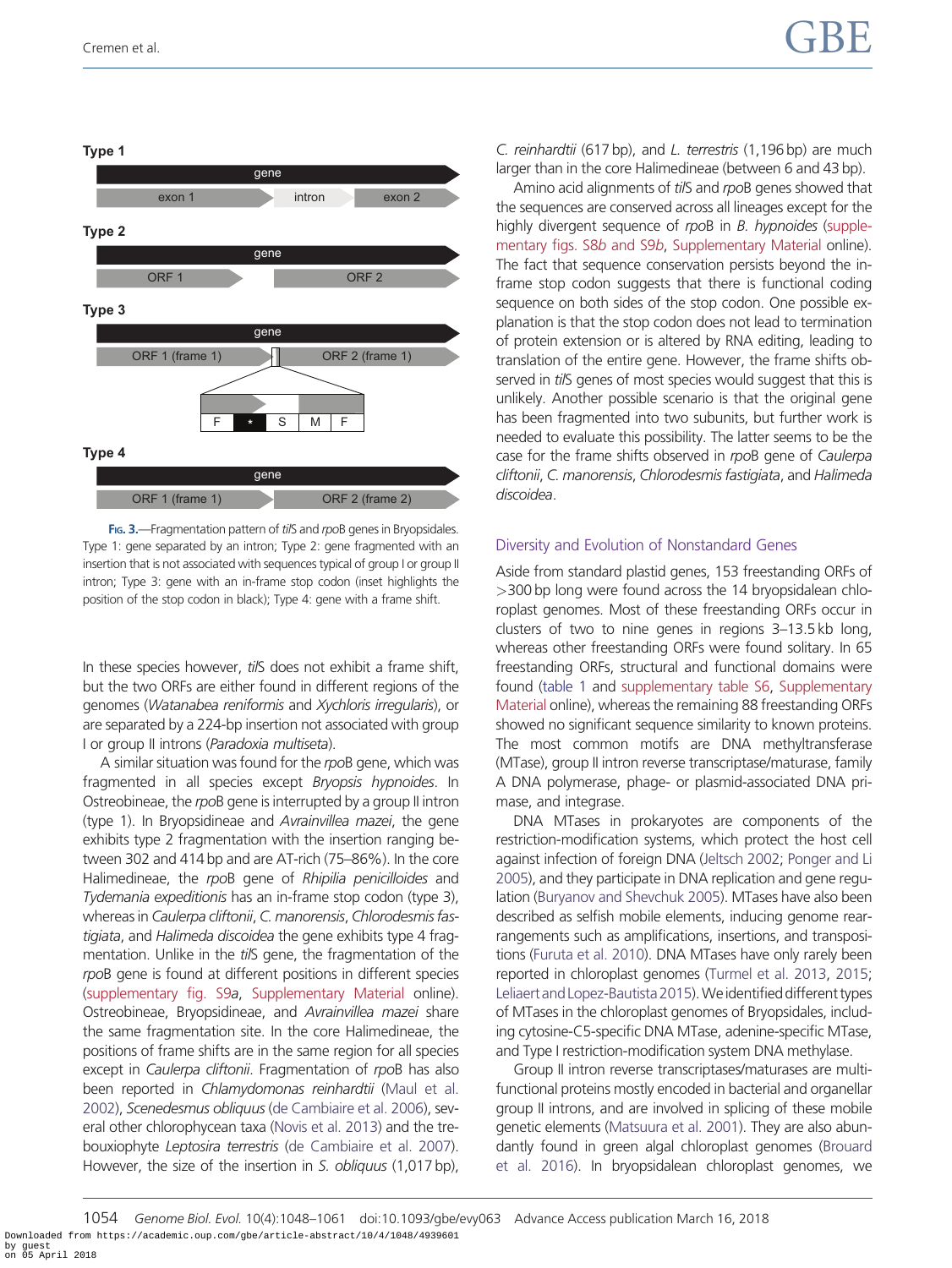#### <span id="page-7-0"></span>Table 1

Conserved Protein Domains Detected in the 153 Freestanding ORFs of 14 Bryopsidales Chloroplast Genomes

| <b>Conserved Domain</b>                        | No. of ORFs   |
|------------------------------------------------|---------------|
| Methyltransferase                              | 19            |
| Group II intron reverse transcriptase/maturase | 18            |
| DNA polymerase A                               | 6             |
| Phage- or plasmid-associated DNA primase       | 6             |
| Integrase                                      | 4             |
| $NAD+$ dependent DNA ligase                    | 3             |
| Rhs family protein                             | $\mathcal{P}$ |
| AGE domain                                     |               |
| HNH endonuclease                               |               |
| Histidine carboxylase PI chain                 |               |
| Nonproteinogenic amino acid hydroxylase        |               |
| <b>Trimeric dUTPase</b>                        |               |
| psbE                                           |               |
| DNA primase                                    |               |
| No conserved domain                            | 88            |

identified group II intron reverse transcriptase/maturase domains in both group II intron-encoded proteins (IEPs) and freestanding ORFs. Likewise, ORFs with group II intron reverse transcriptase/maturase domain are present in introns and in intergenic regions in some trebouxiophycean and chlorophycean green algae [\(Turmel et al. 2015](#page-13-0); [McManus et al. 2017](#page-12-0)).

Family A DNA polymerases are found primarily in prokaryotes, and are involved in filling DNA gaps that arise during DNA repair, recombination, and replication [\(Garcia-Diaz and](#page-11-0) [Bebenek 2007\)](#page-11-0). These polymerases have so far only been found in chloroplast genomes of the Bryopsidales.

Phage- or plasmid-associated DNA primase [\(Ziegelin and](#page-13-0) [Lanka 1995](#page-13-0)) have been reported in various green algal lineages, including prasinophytes [\(Turmel et al. 1999](#page-13-0); [Turmel,](#page-13-0) [Gagnon, et al. 2009](#page-13-0)), Chlorophyceae ([Brouard et al. 2016](#page-11-0)), desmids [\(Lemieux et al. 2016](#page-12-0)), and Bryopsidales [\(Leliaert and](#page-12-0) [Lopez-Bautista 2015](#page-12-0)). Integrases, along with transposases catalyze the movement and integration of DNA copies to new locations within and between genomes ([Rice and](#page-13-0) [Baker 2001](#page-13-0)). A putative transposase has up till now only been identified in the bryopsidalean Tydemania [\(Leliaert and](#page-12-0) [Lopez-Bautista 2015](#page-12-0)).

Although rare, nonstandard genes are being discovered in an increasing number of organellar genomes [\(Huang and Yue](#page-12-0) [2013](#page-12-0); [Mackiewicz et al. 2013](#page-12-0)), including green algal plastid genomes [\(Turmel et al. 1999,](#page-13-0) [2013,](#page-13-0) [2015;](#page-13-0) [Brouard et al.](#page-11-0) [2008](#page-11-0); [McManus et al. 2017](#page-12-0)). The evolutionary origins of these genes, however, remain elusive. They may be remnants of the cyanobacterial ancestor of plastids, which were differentially lost in the chloroplast genomes of all other algal lineages. However, with the exception of group 4 freestanding ORFs, the bryopsidalean freestanding ORFs did not show close affinities with cyanobacterial genes [\(supplementary table S6](https://academic.oup.com/gbe/article-lookup/doi/10.1093/gbe/evy063#supplementary-data) and [fig. S10](https://academic.oup.com/gbe/article-lookup/doi/10.1093/gbe/evy063#supplementary-data), [Supplementary Material](https://academic.oup.com/gbe/article-lookup/doi/10.1093/gbe/evy063#supplementary-data) online). Alternative scenarios for the presence of nonstandard plastid genes have been hypothesized, including that they are vestiges of viral infections ([Turmel et al. 2013](#page-13-0)), were acquired from bacterial donors ([Leliaert and Lopez-Bautista 2015\)](#page-12-0), or are remnants of introns originally present in standard plastid genes [\(Turmel et al. 2015\)](#page-13-0).

Chloroplast genomic data from densely sampled lineages, such as the Trebouxiophyceae, have shown that nonstandard plastid genes are not conserved over long evolutionary timescales, suggesting that they are selfish genetic elements that provide no selective advantage ([Turmel et al. 2015\)](#page-13-0). Conversely, our study indicates that several freestanding ORFs with conserved protein domain show some level of conservation within bryopsidalean chloroplast genomes. BLASTp searches (E-value threshold< 10E-6) resulted in the delimitation of nine groups of freestanding ORFs showing similarity between two or more bryopsidalean chloroplast genomes [\(table 2](#page-8-0)), along with other sequences, mainly from plastid intronic and bacterial origin. Despite applying a relatively conserved E-value threshold, amino acid similarities within these groups are low ([table 2](#page-8-0)), and therefore the results of the phylogenetic analyses [\(supplementary fig. S10,](https://academic.oup.com/gbe/article-lookup/doi/10.1093/gbe/evy063#supplementary-data) [Supplementary](https://academic.oup.com/gbe/article-lookup/doi/10.1093/gbe/evy063#supplementary-data) [Material](https://academic.oup.com/gbe/article-lookup/doi/10.1093/gbe/evy063#supplementary-data) online) should be interpreted with caution.

Freestanding ORFs in group 1 include a group II intron reverse transcriptase/maturase specific domain, and are related to group II intronic ORFs from various algal chloroplast and mitochondrial genomes. Our data indicate mobility of these ORFs among and within organellar genomes, and multiple transfers from group II introns to intergenic regions. ORFs with a reverse transcriptase/maturase specific domain have been identified within and outside group II introns in a number of other green algal chloroplast genomes ([Turmel et al.](#page-13-0) [2015;](#page-13-0) [McManus et al. 2017\)](#page-12-0), and have been suggested to be remnants of group II introns that have been transferred to intergenic regions by intragenomic proliferation of mobile introns, degeneration of a duplicated intron-containing genes, genomic rearrangement, or horizontal transfer of mobile introns [\(Turmel et al. 2015](#page-13-0)). The presence of a reverse transcriptase domain in these ORFs indicates that their transfer may be mediated by retrotransposition [\(Zimmerly and](#page-13-0) [Semper 2015\)](#page-13-0). Similar mechanisms may have resulted in the proliferation of group II introns in the green alga Gloeotilopsis, some of which occur in the untranslated regions of genes [\(Turmel et al. 2016\)](#page-13-0). In subgroup 1a, the freestanding ORFs are conserved in all 14 chloroplast genomes of Bryopsidales and are likely vertically transmitted, as evidenced by the high congruence between the freestanding ORF phylogeny and chloroplast phylogeny ([supplementary fig. S10](https://academic.oup.com/gbe/article-lookup/doi/10.1093/gbe/evy063#supplementary-data)a, [Supplementary Material](https://academic.oup.com/gbe/article-lookup/doi/10.1093/gbe/evy063#supplementary-data) online).

The freestanding ORFs in groups 2–9 are less conserved within Bryopsidales compared with group 1a. Groups 2, 3, 4, and 5a are shared among species of Bryopsidineae, whereas groups 5 b, 6, 7, 8, and 9 are restricted to species of the core Halimedineae [\(fig. 4\)](#page-9-0). In groups 5 b, 6, and 9, the freestanding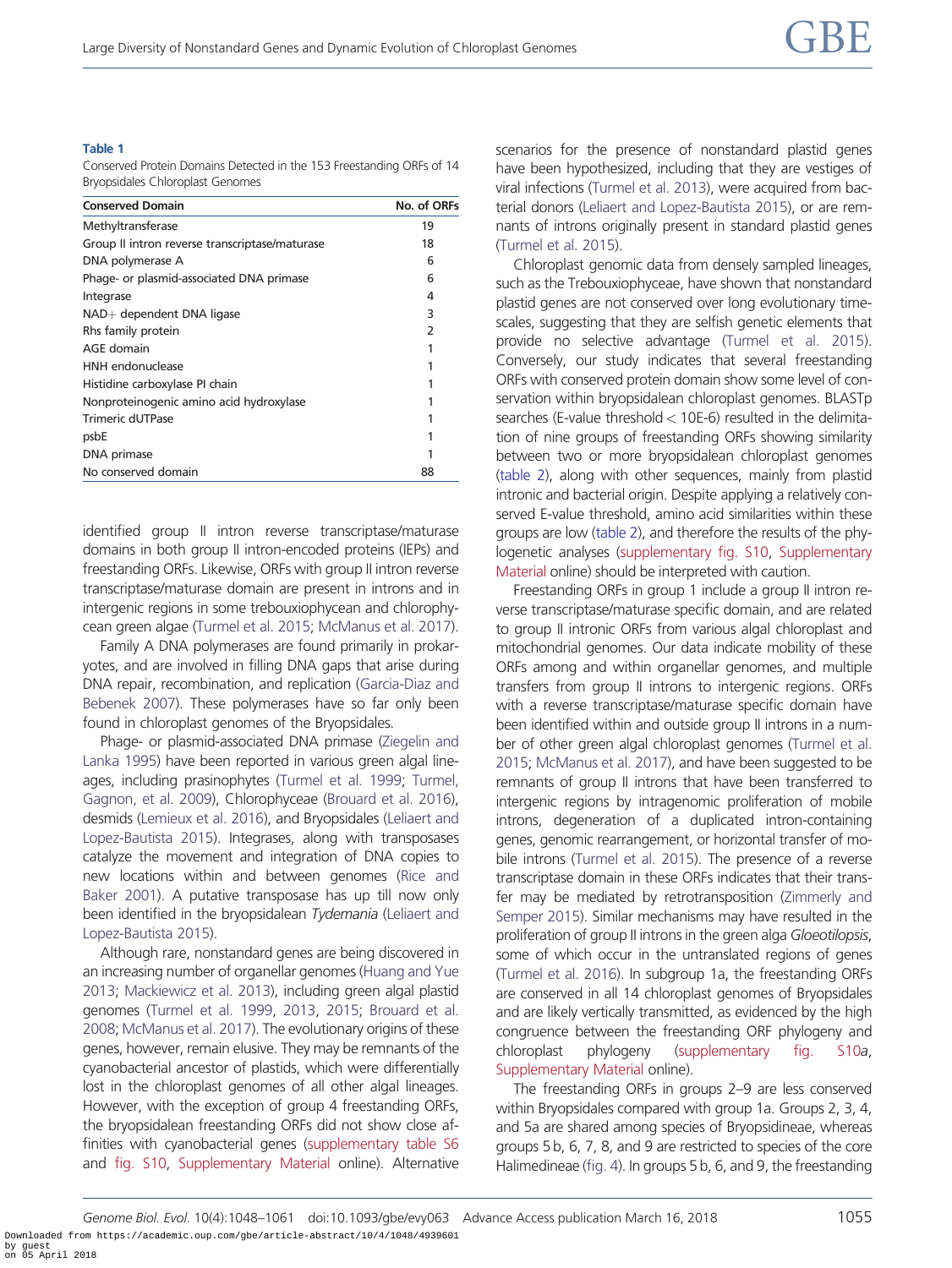#### <span id="page-8-0"></span>Table 2

Nine Groups of Freestanding ORFs Showing Significant Homology between Two or More Bryopsidalean Chloroplast Genomes

| Group               | <b>Protein Conserved Domain</b>                                                                                                  | Bryopsidales Free-Standing ORFs <sup>a</sup>                                                                                                                                                      | <b>Amino Acid</b><br>Percent Identity <sup>b</sup> |
|---------------------|----------------------------------------------------------------------------------------------------------------------------------|---------------------------------------------------------------------------------------------------------------------------------------------------------------------------------------------------|----------------------------------------------------|
| group1 <sup>c</sup> | group II intron reverse transcriptase/<br>maturase                                                                               | Bhyp (orf552), Ccli (orf519)                                                                                                                                                                      | 38-49                                              |
| group1a             | group II intron reverse transcriptase/<br>maturase                                                                               | Amaz (orf442), Bhyp (orf7), Bplu (orf7), Bsp (orf429),<br>Ccli (orf347), Cman (orf341), Cfas (orf373), Care<br>(orf294), Dsp (orf401), Oque (orf470), Osp (orf451),<br>Rpen (orf387), Texp (orf3) | $24 - 33$                                          |
| group <sub>2</sub>  | Integrase                                                                                                                        | Bsp (orf180), Care (orf484), Dsp (orf279)                                                                                                                                                         | $32 - 41$                                          |
| group3              | Rhs family protein                                                                                                               | Bhyp (orf2015), Bplu (orf3)                                                                                                                                                                       | $31 - 31$ <sup>d</sup>                             |
| qroup4              | no conserved domain                                                                                                              | Bhyp (orf5), Bplu (orf5)                                                                                                                                                                          | $58 - 60$                                          |
| group5              | Various: DNA polymerase family A domain,<br>phage- or plasmid-associated DNA pri-<br>mase, and bacterial Rhs-family proteins     | Bhyp (orf376), Bplu (orf3), Ccli (orf148, orf196, orf275,<br>orf656, orf781), Cman (orf267, orf331, orf764,<br>orf810), Hdis (orf164, orf1108), Rpen (orf556, orf787),<br>Texp (orf15, orf16)     | $25 - 51$                                          |
| group6              | Methyltransferases: Type I restriction-modi-<br>fication system DNA methylase subunit,<br>and adenine-specific methyltransferase | Ccli (orf829), Cman (orf606, orf823, orf839), Rpen<br>(orf191)                                                                                                                                    | $46 - 67$                                          |
| group7              | Methyltransferase: cytosine-C5-specific DNA<br><b>MTase</b>                                                                      | Ccli (orf156; orf242), Cman (orf598), Hdis (orf604), Texp<br>$($ orf $9)$                                                                                                                         | $31 - 43$                                          |
| group8              | Integrase/transposase                                                                                                            | Ccli (orf141), Hdis (orf104), Texp (orf13)                                                                                                                                                        | $29 - 46$                                          |
| group9              | NAD+ dependent DNA ligase                                                                                                        | Cfas (orf120, orf139, orf217), Hdis (orf725)                                                                                                                                                      | $28 - 36$                                          |

<sup>a</sup>Only freestanding ORFs from the 14 examined bryopsidalean cp genomes are listed: Avrainvillea mazei (Amaz); Bryopsis hypnoides (Bhyp); Bryopsis plumosa (Bplu); Bryopsis sp. (Bsp); Caulerpa cliftonii (Ccli); Caulerpa manorensis (Cman); Chlorodesmis fastigiata (Cfas); Codium arenicola (Care); Derbesia sp. (Dsp); Halimeda discoidea (Hdis); Ostreobium quekettii (Oque); Ostreobium sp. (Osp); Rhipilia penicilloides (Rpen); Tydemania expeditionis (Texp). The phylogenetic trees showing all sequences are available in [supplementary](https://academic.oup.com/gbe/article-lookup/doi/10.1093/gbe/evy063#supplementary-data) [figure S9](https://academic.oup.com/gbe/article-lookup/doi/10.1093/gbe/evy063#supplementary-data), [Supplementary Material](https://academic.oup.com/gbe/article-lookup/doi/10.1093/gbe/evy063#supplementary-data) online.

bPercent identity between bryopsidalean sequences and most closely related nonbryopsidalean sequences. This was based on BLASTp searches of bryopsidalean freestanding ORFs against nr.

<sup>c</sup>group1 excluding group1a.

dSimilarity was mostly due to repeats.

ORFs occur in multiple copies, suggesting intragenomic proliferation. Apart from these groups, several other freestanding ORFs have apparently proliferated within certain genomes: similar freestanding ORFs are found in Avrainvillea mazei (orf254, orf275, and orf244), Caulerpa cliftonii (orf131 and orf781), Caulerpa manorensis (orf182, orf661, orf639), and Halimeda discoidea (orf184, orf304). The mode of proliferation of these ORFs remains elusive, but the presence of protein domains that are associated with mobile functions (phage- or plasmid-associated DNA primase, Rhs-family proteins, and NAD+ dependent DNA ligase) may explain their mobility and propagation within the chloroplast genome.

Understanding the affinities and origins of the high diversity of nonstandard genes in bryopsidalean chloroplast genomes will need further investigation, especially since there are no known mechanisms for DNA acquisition in plastids. Wider sampling of both chloroplast and nuclear genomes in green algae may provide further clues for the evolution of these genes.

#### Intron Content

A total of 29 genes were found to contain introns, and 11 of them contain intronic ORFs [\(supplementary table S7,](https://academic.oup.com/gbe/article-lookup/doi/10.1093/gbe/evy063#supplementary-data) [Supplementary Material](https://academic.oup.com/gbe/article-lookup/doi/10.1093/gbe/evy063#supplementary-data) online). Ancestral reconstruction of intron content [\(fig. 5](#page-10-0)) revealed that group II introns may have been abundant early in the evolution of Bryopsidales. This situation is still observed in the Ostreobineae, Bryopsidineae, and Dichotomosiphonaceae, but group II introns were largely lost in the core Halimedineae. Instead, this lineage showed a proliferation of group I introns, which were likely rare or absent in the early evolution of the Bryopsidales.

In bryopsidalean chloroplast genomes, the majority of group II introns are found in protein-coding genes and their IEPs (when present) contain a reverse transcriptase (RT) and/or intron maturase (IM) domain, and sometimes a H-N-H nuclease domain [\(fig. 5](#page-10-0) and [supplementary table S7](https://academic.oup.com/gbe/article-lookup/doi/10.1093/gbe/evy063#supplementary-data), [Supplementary Material](https://academic.oup.com/gbe/article-lookup/doi/10.1093/gbe/evy063#supplementary-data) online). The psbC IEP of Caulerpa manorensis is the only protein where all three domains were inferred to be present. In contrast, the majority of group I introns are found in the large subunit rRNA gene and their IEPs (when present) all encode LAGLIDADG homing endonuclease (LHE). One of the IEPs in the large subunit rRNA of Caulerpa manorensis and two in Caulerpa cliftonii and Halimeda discoidea contain two LHE motifs.

Group II intron mobility is by retrohoming [\(Lambowitz and](#page-12-0) [Zimmerly 2011\)](#page-12-0) while group I introns accomplish this by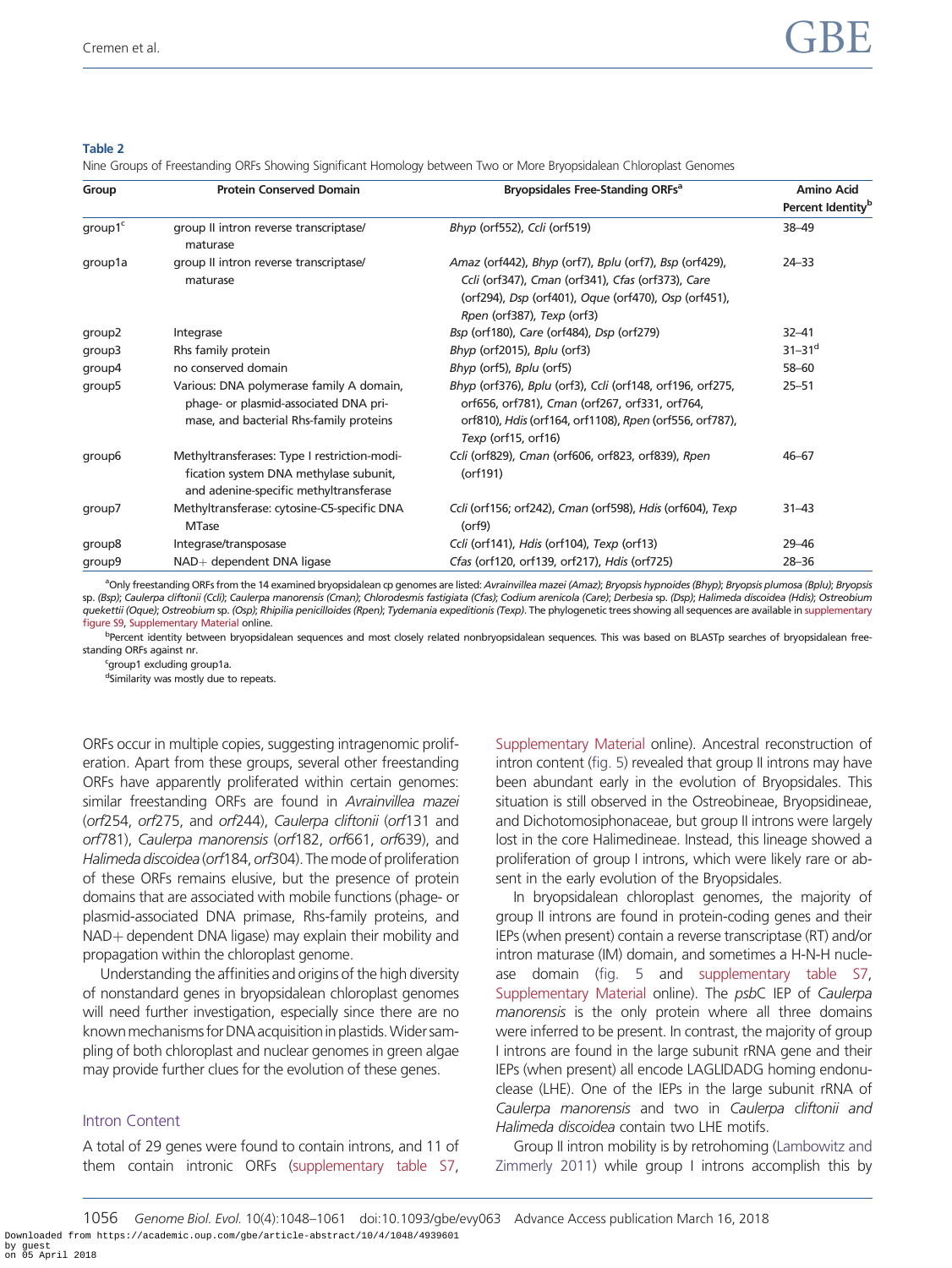<span id="page-9-0"></span>

FIG. 4.—Phylogenetic distribution of freestanding ORFs in Bryopsidales.

homing [\(Haugen et al. 2005](#page-12-0)). For group II introns, splicing and mobility are promoted by IEPs with multiple domains present—RTs, maturases, and HNH endonucleases ([Lambowitz](#page-12-0) [and Zimmerly 2011\)](#page-12-0). In cases where IEPs are absent, hostencoded proteins are recruited for splicing ([Bonen and](#page-11-0) [Vogel 2001](#page-11-0); [Lambowitz and Zimmerly 2011\)](#page-12-0). Although all group II introns in the two Ostreobium spp. included in this study lack IEPs, both have a freestanding ORF (orf470 and orf451) encoding a group II intron RT/maturase that may promote splicing of the introns. A similar case is observed for IEPlacking group II introns in Rhipilia penicilloides where a freestanding ORF (orf387) encodes for IM. All of the motifs mentioned have group II intron origins and could promote splicing of the introns present in their respective taxa. Similarly, mobility of group I introns are promoted by IEPs that encodes DNA endonucleases. In some cases, the IEPs are also adapted to function in splicing [\(Lambowitz et al.](#page-12-0) [1999](#page-12-0)). It has been reported that IEPs with two motifs of LAGLIDADG have maturase activity which can also function for splicing [\(Lambowitz and Belfort 1993\)](#page-12-0).

Intron proliferation is not uncommon in green algal chloroplast genomes. For example, the chlorophycean Oedogonium cardiacum [\(Brouard et al. 2016\)](#page-11-0) and several ulvophycean chloroplast genomes [\(Turmel et al. 2016](#page-13-0), [2017](#page-13-0)) have been shown to contain large numbers of group II introns. Group II introns in the ulvophycean chloroplast genomes were found to have originated from different species and insertion sites [\(Turmel et al. 2017\)](#page-13-0). In all these cases, intragenomic proliferation of these introns was attributed to retrohoming. On the other hand, the introns (27 in total) in the chloroplast genome of the ulvophycean Pseudendoclonium akinetum were all identified to be group I introns [\(Pombert et al. 2005\)](#page-13-0). The similarity of the introns and the homing endonucleases they encode suggests that they resulted from intragenomic proliferation [\(Pombert et al. 2005\)](#page-13-0).

Reverse transcriptase-mediated intron loss and genomic deletions are a few mechanisms attributed to intron loss [\(Roy and Gilbert 2005](#page-13-0);[Cohen et al. 2012](#page-11-0); [Odom and Herrin](#page-12-0) [2013\)](#page-12-0). RT-mediated intron loss suggests reverse transcription of processed or semiprocessed mRNA by RT followed by the integration of the resulting cDNA by homologous recombination [\(Cohen et al. 2012](#page-11-0)). This mechanism has resulted in loss of group II intron in psbA gene of Chlamydomonas species [\(Odom and Herrin 2013\)](#page-12-0) and may also explain the loss of several group II introns in the core Halmedineae.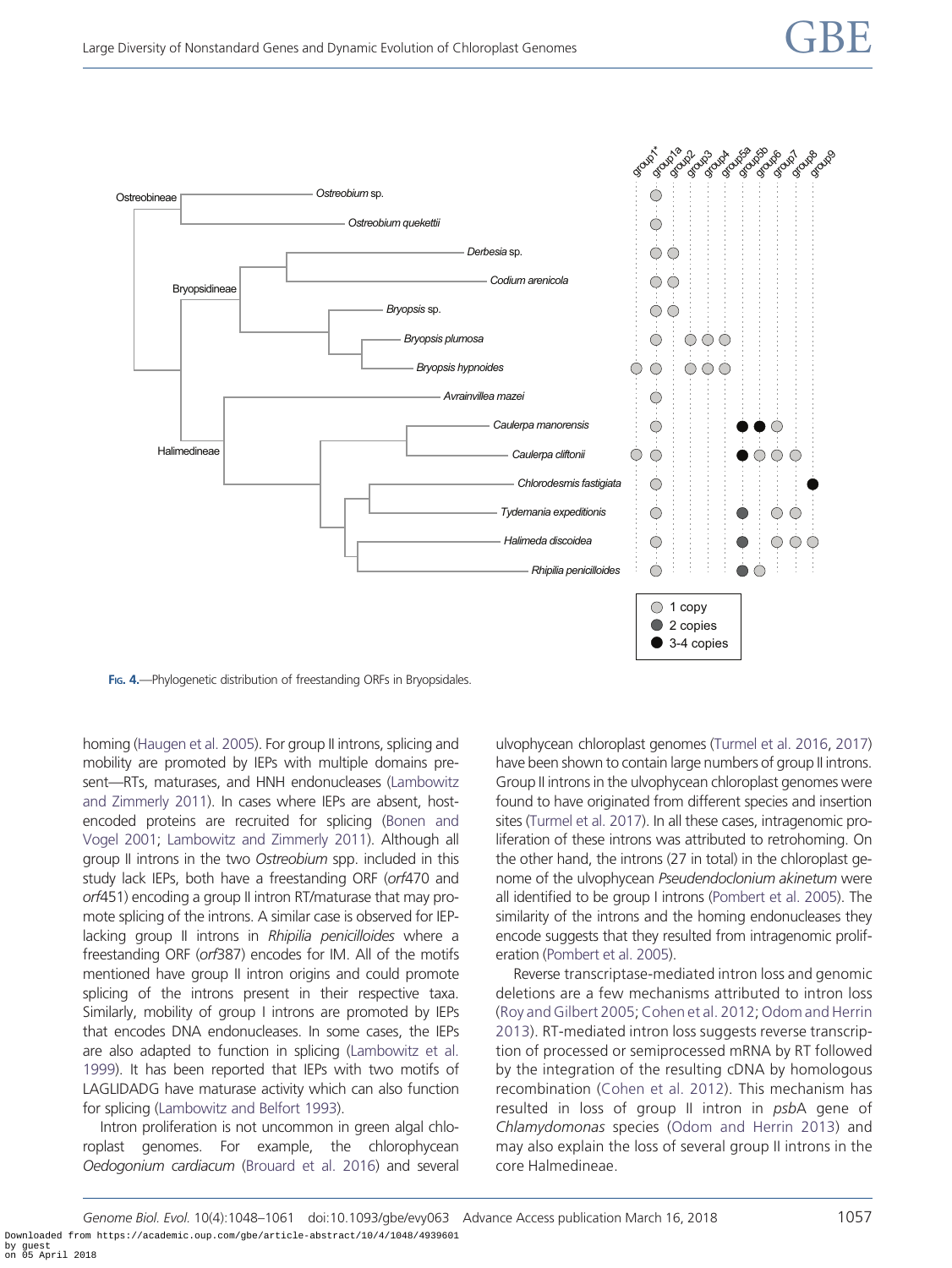<span id="page-10-0"></span>

FIG. 5.—Ancestral reconstruction based on presence/absence of introns. (A) Group II introns and (B) Group I introns. Unshaded circles indicate absence of intronic ORFs, whereas shaded circles indicate presence of intronic ORFs and the corresponding conserved domains—LHE, LAGLIDADG homing endonuclease; HNH, nuclease; RT, reverse transcriptase; IM, intron maturase.

Introns make up only a small portion of the bryopsidalean chloroplast genomes (1.7–13.8%). There was no clear trend observed between the number of introns and genome size. The relatively large genome of Rhipilia penicilloides only has 1.7% of its genome accounted for by introns. In contrast, introns account for 4% of the compact Ostreobium sp. genome.

#### Synteny and Rearrangement

Whole-genome alignment of 14 chloroplast genomes using Progressive Mauve resulted in small LCBs and suggests high levels of rearrangements across the siphonous green algae [\(supplementary fig. S11,](https://academic.oup.com/gbe/article-lookup/doi/10.1093/gbe/evy063#supplementary-data) [Supplementary Material](https://academic.oup.com/gbe/article-lookup/doi/10.1093/gbe/evy063#supplementary-data) online). Analyses of the ancestral order of syntenic blocks showed a total of 127 rearrangements occurred along the Bryopsidales phylogeny [\(fig. 1](#page-4-0)). Rearrangements observed in the Bryopsidineae are minimal (total of 22) compared with the core Halimedineae (total of 93). A similar result was also ob-served on DCJ analyses [\(supplementary table S8,](https://academic.oup.com/gbe/article-lookup/doi/10.1093/gbe/evy063#supplementary-data) [Supplementary Material](https://academic.oup.com/gbe/article-lookup/doi/10.1093/gbe/evy063#supplementary-data) online).

Despite the many rearrangements, there are a handful of gene clusters (three or more genes) that are conserved across all Bryopsidales: 1) psaM-psb30-psbK-psbN-trnM; 2) ccs1-cysA-psbB-psbT-psbH; 3) chlI-tufA-trnT; 4) rpl23 rpl2-rps19-rps3-rpl16-rpl14-rpl5-rps8-infA-rpl36-rps11-rpoA; 5) atpI-atpH-atpF-atpA; and 6) psbE-psbF-psbL-psbJ [\(supple](https://academic.oup.com/gbe/article-lookup/doi/10.1093/gbe/evy063#supplementary-data)[mentary fig. S12,](https://academic.oup.com/gbe/article-lookup/doi/10.1093/gbe/evy063#supplementary-data) [Supplementary Material](https://academic.oup.com/gbe/article-lookup/doi/10.1093/gbe/evy063#supplementary-data) online). The latter three are also conserved in other members of the Ulvophyceae (based on [Turmel, Otis, et al. 2009](#page-12-0); [supplemen](https://academic.oup.com/gbe/article-lookup/doi/10.1093/gbe/evy063#supplementary-data)[tary fig. S13](https://academic.oup.com/gbe/article-lookup/doi/10.1093/gbe/evy063#supplementary-data), [Supplementary Material](https://academic.oup.com/gbe/article-lookup/doi/10.1093/gbe/evy063#supplementary-data) online). Conservation of these gene clusters could mean that they are transcriptional units essential for the group of organisms concerned.

Loss of IR and/or abundance of repeats have been correlated with increased genome rearrangements in green algal species like Stigeoclonium helveticum [\(B](#page-11-0)élanger et al. 2006) and Leptosira ([de Cambiaire et al. 2007\)](#page-11-0). Loss of IR was also attributed to the genomic rearrangement in some land plants [\(Chumley et al. 2006](#page-11-0); [Wolf et al. 2010;](#page-13-0) [Yap et al. 2015\)](#page-13-0). In these cases, it has been hypothesized that intramolecular recombination between short dispersed repeats is enhanced by the loss of IR ([Palmer 1991\)](#page-13-0). However, since IR has been lost earlier in the evolution of the Bryopsidales and given the fact that extensive genome rearrangements are more prominent in the core Halimedineae, different factors might be the causing these observed rearrangements.

In the Zygnematales, [Lemieux et al. \(2016\)](#page-12-0) suggested that early insertions of viral genes might have contributed to the instability of the IR. In addition, [Civ](#page-11-0)áň [et al. \(2014\)](#page-11-0) suggested that ancient retroelement activities (as indicated by the presence of integrases-like and RT-like elements in the zygnematalean genus Roya) could have caused the extensive genomic rearrangement for the lineage. Considering that reverse transcriptases are found across all bryopsidalean taxa, this particular mobile genetic element is probably not cause for the rearrangement observed in the core Halimedineae.

1058 Genome Biol. Evol. 10(4):1048–1061 doi:10.1093/gbe/evy063 Advance Access publication March 16, 2018 Downloaded from https://academic.oup.com/gbe/article-abstract/10/4/1048/4939601 by guest on 05 April 2018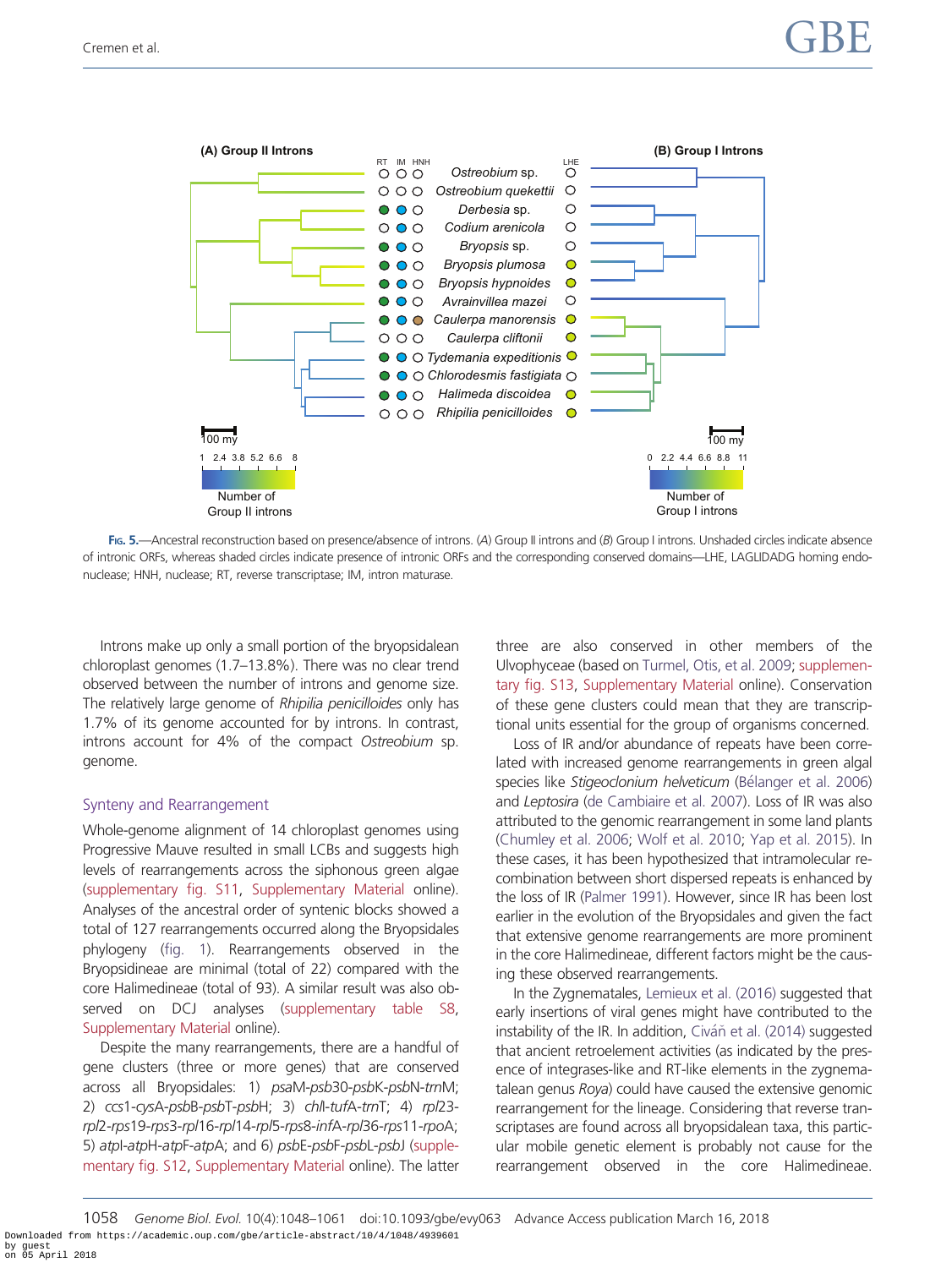<span id="page-11-0"></span>However, other mobile genetic elements (DNA polymerase, phage- or plasmid-associated DNA primase, methyltransferase, integrase/transposase, and ligases) restricted to the core Halimedineae might have played a role in the extensive rearrangement in this lineage as it did in the Zygnematales.

## **Conclusions**

By using comparative phylogenetic analyses on chloroplast genome features of siphonous green algae, we have gained insights on the evolutionary dynamics of this ecologically and economically important group of green algae. Analyses of the freestanding ORFs highlight the diversity of these nonstandard, foreign genes based on their conserved protein domains and showed some level of conservation and intragenomic proliferation in the bryopsidalean chloroplast genomes.

# Supplementary Material

[Supplementary data](https://academic.oup.com/gbe/article-lookup/doi/10.1093/gbe/evy063#supplementary-data) are available at Genome Biology and Evolution online.

# Acknowledgments

This work was supported by the Australian Biological Resources Study (RFL213-08), the Australian Research Council (DP150100705), the University of Melbourne (MIRS/ MIFRS to M.C.M.C. and V.R.M.), and by use of the computational resources at Melbourne Bioinformatics (project UOM0007) and the Nectar Research Cloud, a collaborative Australian research platform supported by the National Collaborative Research Infrastructure Strategy (NCRIS). We thank Stephanie Muller (CSHL), Roger Nielsen (GGF), and Tingting Wang (Novogene) for the assistance they provided during the sequencing of the samples, Claude Payri for facilitating fieldwork in PNG, and the people from the Verbruggen lab especially Chris Jackson and Joana Costa for fruitful discussions. The authors declare no conflict of interest.

# Literature Cited

- Abascal F, Zardoya R, Telford MJ. 2010. TranslatorX: multiple alignment of nucleotide sequence guided by amino acid translations. Nucleic Acids Res. 38(suppl\_2):W7–W13.
- Avdeyev P, et al. 2016. Reconstruction of ancestral genomes in presence of gene gain and loss. J Comput Biol. 23(3):150–164.
- Bankevich A, et al. 2012. SPAdes: a new genome assembly algorithm and Its applications to single-cell sequencing. J Comput Biol. 19(5):455–477.
- Beck N, Lang B. 2010. MFannot, organelle genome annotation webserver. Available from: [http://megasun.bch.umontreal.ca/cgi-bin/mfannot/](http://megasun.bch.umontreal.ca/cgi-bin/mfannot/mfannotInterface.pl) [mfannotInterface.pl](http://megasun.bch.umontreal.ca/cgi-bin/mfannot/mfannotInterface.pl); last accessed November 2017.
- Bélanger A-S, et al. 2006. Distinctive architecture of the chloroplast genome in the chlorophycean green alga Stigeoclonium helveticum. Mol Genet Genomics 276(5):464–477.
- Bonen L, Vogel J. 2001. The ins and outs of group II introns. Trends Genet. 17(6):322–331.
- Brouard J-S, et al. 2008. Chloroplast DNA sequence of the green alga Oedogonium cardiacum (Chlorophyceae): unique genome architecture, derived characters shared with the Chaetophorales and novel genes acquired through horizontal transfer. BMC Genomics 9:290.
- Brouard J-S, et al. 2010. The exceptionally large chloroplast genome of the green alga Floydiella terrestris illuminates the evolutionary history of the Chlorophyceae. Genome Biol Evol. 2(1):240–256.
- Brouard J-S, et al. 2016. Proliferation of group II introns in the chloroplast genome of the green alga Oedocladium carolinianum (Chlorophyceae). PeerJ 4:e2627.
- Buryanov Y, Shevchuk T. 2005. The use of prokaryotic DNA methyltransferases as experimental and analytical tools in modern biology. Anal Biochem. 338(1):1–11.
- Castresana J. 2000. Selection of conserved blocks from multiple alignments for their use in phylogenetic analysis. Mol Biol Evol. 17(4):540–552.
- Chumley TW, et al. 2006. The complete chloroplast genome sequence of Pelargonium  $\times$  hortorum: organization and evolution of the largest and most highly rearranged chloroplast genome of land plants. Mol Biol Evol. 23(11):2175–2190.
- Civáň P, et al. 2014. Analyses of Charophyte chloroplast genomes help characterize the ancestral chloroplast genome of land plants. Genome Biol Evol. 6(4):897–911.
- Cohen NE, Shen R, Carmel L. 2012. The role of reverse transcriptase in intron gain and loss mechanisms. Mol Biol Evol. 29(1):179–186.
- Cremen MCM, et al. 2016. Taxonomic revision of Halimeda (Bryopsidales, Chlorophyta) in south-western Australia. Aust Syst Bot. 29(1):41–54.
- Darling ACE. 2004. Mauve: multiple alignment of conserved genomic sequence with rearrangements. Genome Res. 14(7):1394–1403.
- Darriba D, et al. 2012. jModelTest 2: more models, new heuristics and parallel computing CircadiOmics: integrating circadian genomics, transcriptomics, proteomics. Nat Methods 9(8):772.
- de Cambiaire JC, et al. 2006. The complete chloroplast genome sequence of the chlorophycean green alga Scenedesmus obliquus reveals a compact gene organization and a biased distribution of genes on the two DNA strands. BMC Evol Biol. 6(1):37.
- de Cambiaire JC, et al. 2007. The chloroplast genome sequence of the green alga Leptosira terrestris: multiple losses of the inverted repeat and extensive genome rearrangements within the Trebouxiophyceae. BMC Genomics 8:213.
- de Vries J, Gould SB. 2017. The monoplastidic bottleneck in algae and plant evolution. J Cell Sci. 0:1–13. doi:10.1242/jcs.203414.
- de Vries J, et al. 2013. Is ftsH the key to plastid longevity in sacoglossan slugs? Genome Biol Evol. 5(12):2540–2548.
- de Vries J, Archibald JM, Gould SB. 2017. The carboxy terminus of YCF1 contains a motif conserved throughout >500 myr of streptophyte evolution. Genome Biol Evol. 9(2):473–479.
- Del Cortona A, et al. 2017. The plastid genome in cladophorales green algae is encoded by hairpin plasmids. Curr Biol. 27(24):3771–3782.
- Delcher AL, et al. 2007. Identifying bacterial genes and endosymbiont DNA with Glimmer. Bioinformatics 23(6):673–679.
- Doolittle WF, Sapienza C. 1980. Selfish genes, the phenotype paradigm and genome evolution. Nature 284(5757):601–603.
- Fučíková K, et al. 2014. New phylogenetic hypotheses for the core Chlorophyta based on chloroplast sequence data. Front Ecol Evol. 2:63.
- Furuta Y, Abe K, Kobayashi I. 2010. Genome comparison and context analysis reveals putative mobile forms of restriction-modification systems and related rearrangements. Nucleic Acids Res. 38(7):2428–2443.
- Garcia-Diaz M, Bebenek K. 2007. Multiple functions of DNA polymerases. Crit Rev Plant Sci. 26(2):105–122.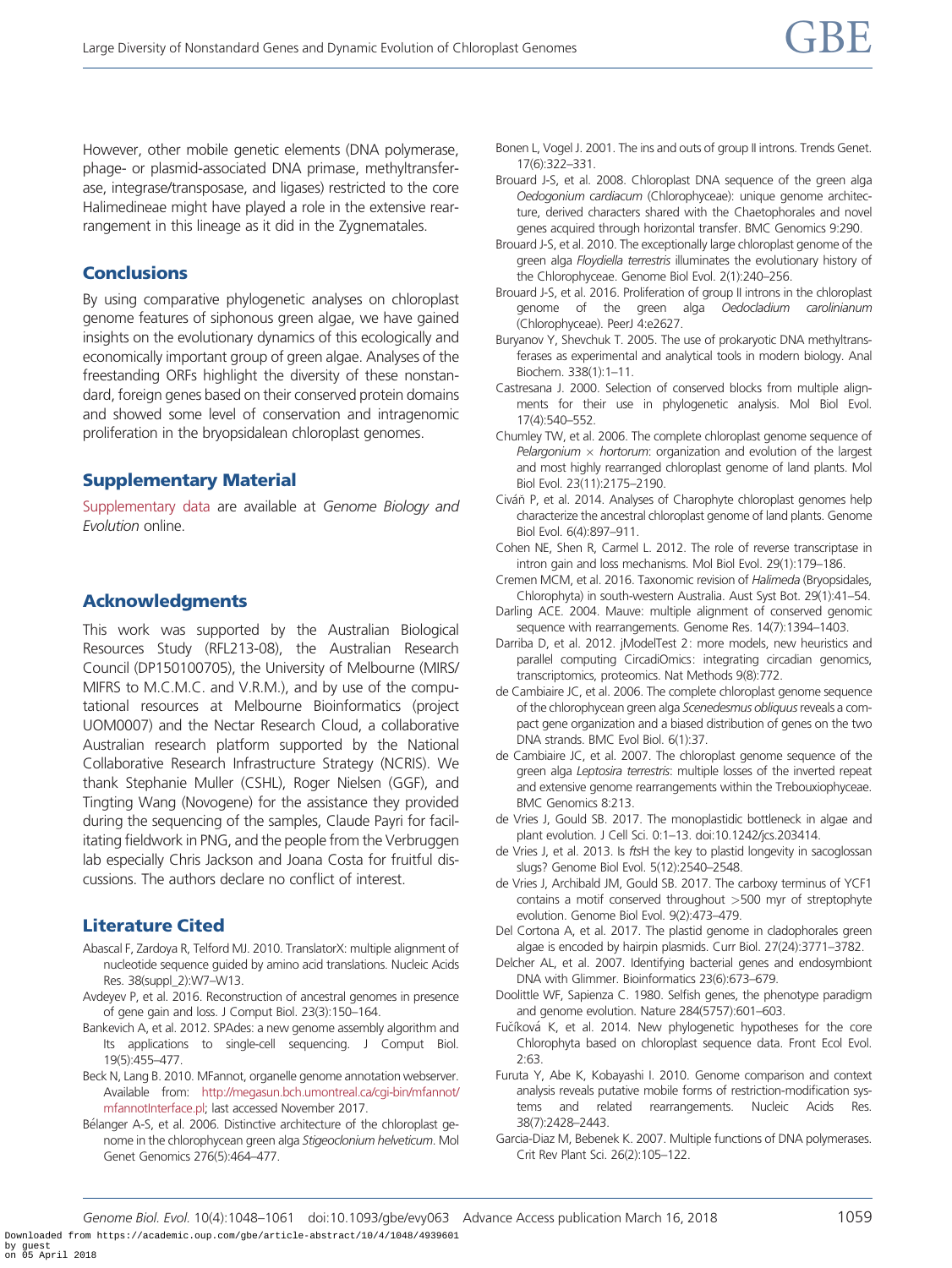- <span id="page-12-0"></span>Giovannoni SJ, et al. 2005. Genome streamlining in a cosmopolitan oceanic bacterium. Science 309(5738):1242–1245.
- Gould SB, Waller RF, McFadden GI. 2008. Plastid evolution. Annu Rev Plant Biol. 59(1):491–517.
- Green BR. 2011. Chloroplast genomes of photosynthetic eukaryotes. Plant J. 66(1):34–44.
- Guindon S, Gascuel O. 2003. A simple, fast, and accurate algorithm to estimate large phylogenies by maximum likelihood. Syst Biol. 52(5):696–704.
- Harmon LJ, et al. 2008. GEIGER: investigating evolutionary radiations. Bioinformatics 24(1):129–131.
- Haugen P, Simon DM, Bhattacharya D. 2005. The natural history of group I introns. Trends Genet. 21(2):111–119.
- Hessen DO, et al. 2010. Genome streamlining and the elemental costs of growth. Trends Ecol Evol. 25(2):75–80.
- Hilker R, et al. 2012. UniMoG-a unifying framework for genomic distance calculation: and sorting based on DCJ. Bioinformatics 28(19):2509–2511.
- Huang J, Yue J. 2013. Horizontal gene transfer in the evolution of photosynthetic eukaryotes. J Syst Evol. 51(1):13–29.
- Inoue-Kashino N, Kashino Y, Takahashi Y. 2011. psb30 is a photosystem II reaction center subunit and is required for optimal growth in high light in Chlamydomonas reinhardtii. J Photochem Photobiol B 104(1– 2):220–228.
- Jeltsch A. 2002. Beyond Watson and Crick: DNA methylation and molecular enzymology of DNA methyltransferases. Chembiochem 3(4):274–293.
- Kalyaanamoorthy S, et al. 2017. ModelFinder: fast model selection for accurate phylogenetic estimates. Nat Methods 14(6):587–589.
- Katoh K, Standley DM. 2013. MAFFT multiple sequence alignment software version 7: improvements in performance and usability. Mol Biol Evol. 30(4):772–780.
- Keeling PJ. 2010. The endosymbiotic origin, diversification and fate of plastids. Philos Trans R Soc Lond B Biol Sci. 365(1541):729–748.
- Kidwell MG, Lisch DR. 2001. Perspective: transposable elements, parasitic DNA, and genome evolution. Evolution 55(1):1–24.
- Kuo CH, Ochman H. 2010. Deletional bias across the three domains of life. Genome Biol Evol. 1(0):145–152.
- Lam DW, Lopez-Bautista JM. 2016. Complete chloroplast genome for Caulerpa racemosa and compartive analyses of siphonous green seaweeds plastomes. Cymbella 2:23–32.
- Lambowitz A, et al. 1999. Group I and group II ribozymes as RNPs: clues to the past and guides to the future. In: Gesteland R, Cech TR, Atkins JF, editors. The RNA world. Cold Spring Harbor (NY): Cold Spring Harbor Laboratory Press. p. 451–486.
- Lambowitz AM, Belfort M. 1993. Introns as mobile genetic elements. Annu Rev Biochem. 62:587–622.
- Lambowitz AM, Zimmerly S. 2011. Group II introns: mobile ribozymes that invade DNA. CSH Perspect Biol. 3(8):1–19.
- Lang BF, Nedelcu AM. 2012. Plastid genomes of algae. In: Bock R, Knoop V, editors. Genomics of chloroplasts and mitochondria. Advances in photosynthesis and respiration. Dordrecht: Springer Netherlands. p. 59–87.
- Laslett D, Canback B. 2004. ARAGORN, a program to detect tRNA genes and tmRNA genes in nucleotide sequences. Nucleic Acids Res. 32(1):11–16.
- Leible MB, Berger S, Schweiger HG. 1989. The plastome of Acetabularia mediterranea and Batophora oerstedii: inter-and intraspecific variability and physical properties. Curr Genet. 15(5):355–361.
- Leliaert F, et al. 2012. Phylogeny and molecular evolution of the green algae. Crit Rev Plant Sci. 31(1):1–46.
- Leliaert F, et al. 2016. Chloroplast phylogenomic analyses reveal the deepest-branching lineage of the Chlorophyta, Palmophyllophyceae class. nov. Sci Rep. 6:25367.
- Leliaert F, Lopez-Bautista JM. 2015. The chloroplast genomes of Bryopsis plumosa and Tydemania expeditiones (Bryopsidales, Chlorophyta): compact genomes and genes of bacterial origin. BMC Genomics 16:204.
- Lemieux C, Otis C, Turmel M. 2014. Chloroplast phylogenomic analysis resolves deep-level relationships within the green algal class Trebouxiophyceae. BMC Evol Biol. 14(1):211.
- Lemieux C, Otis C, Turmel M. 2016. Comparative chloroplast genome analyses of streptophyte green algae uncover major structural alterations in the Klebsormidiophyceae, Coleochaetophyceae and Zygnematophyceae. Front Plant Sci. 7:697.
- Li D, et al. 2015. MEGAHIT: an ultra-fast single node solution for large and complex metagenomics assembly via succinct de Bruijn graph. Bioinformatics 31(10):1674–1676.
- Lohse M, et al. 2013. OrganellarGenomeDRAW a suite of tools for generating physical maps of plastid and mitochondrial genomes and visualizing expression data sets. Nucleic Acids Res. 41(Web Server Issue):W575–W581.
- Lü F, et al. 2011. The *Bryopsis hypnoides* plastid genome: multimeric forms and complete nucleotide sequence. PLoS One 6(2):e14663.
- Lynch M. 2006. Streamlining and simplification of microbial genome architecture. Annu Rev Microbiol. 60(1):327–349.
- Lynch M, Koskella B, Schaack S. 2006. Mutation pressure and evolution of organelle genomic architecture. Science 311(5768):1727–1730.
- Mackiewicz P, Bodył A, Moszczyński K. 2013. The case of horizontal gene transfer from bacteria to the peculiar dinoflagellate plastid genome. Mob Genet Elem. 3(4):e25845.
- Marcelino VR, et al. 2016. Evolutionary dynamics of chloroplast genomes in low light: a case study of the endolithic green alga Ostreobium quekettii. Genome Biol Evol. 8(9):2939–2951.
- Marchler-Bauer A. 2015. CDD: nCBI's conserved domain database. Nucleic Acids Res. 43(Database Issue):D222–D226.
- Martin W, et al. 1998. Gene transfer to the nucleus and the evolution of chloroplasts. Nature 393(6681):162–165.
- Matsuura M, Noah JW, Lambowitz AM. 2001. Mechanism of maturasepromoted group II intron splicing. EMBO J. 20(24):7259–7270.
- Maul JE, et al. 2002. The Chlamydomonas reinhardtii plastid chromosome: islands of genes in a sea of repeats. Plant Cell 14(11):2659–2679.
- Mayer C. 2007. Phobos: a tandem repeat search tool. Available from: [http://www.geneious.com/plugins/phobos-plugin,](http://www.geneious.com/plugins/phobos-plugin) last accessed November 2017.
- McManus HA, Sanchez DJ, Karol KG. 2017. Plastomes of the green algae Hydrodictyon reticulatum and Pediastrum duplex (Sphaeropleales, Chlorophyceae). PeerJ 5:e3325.
- Melton JT, et al. 2015. The complete chloroplast and mitochondrial genomes of the green macroalga Ulva sp. UNA00071828 (Ulvophyceae, Chlorophyta). PLoS One 10(4):e0121020.
- Mine I, Menzel D, Okuda K. 2008. Morphogenesis in giant-celled algae. Int Rev Cell Mol Biol. 266:37–83.
- Mira A, Ochman H, Moran NA. 2001. Deletional bias and the evolution of bacterial genomes. Trends Genet. 17(10):589–596.
- Muñoz-Gómez SA, et al. 2017. The new red algal subphylum Proteorhodophytina comprises the largest and most divergent plastid genomes known. Curr Biol. 27(11):1677–1678.
- Novis PM, et al. 2013. Inclusion of chloroplast genes that have undergone expansion misleads phylogenetic reconstruction in the Chlorophyta. Am J Bot. 100(11):2194–2209.
- Odom OW, Herrin DL. 2013. Reverse transcription of spliced psbA mRNA in Chlamydomonas spp. and its possible role in evolutionary intron loss. Mol Biol Evol. 30(12):2666–2675.
- Orgel LE, Crick FHC. 1980. Selfish DNA: the ultimate parasite. Nature 284(5757):604–607.